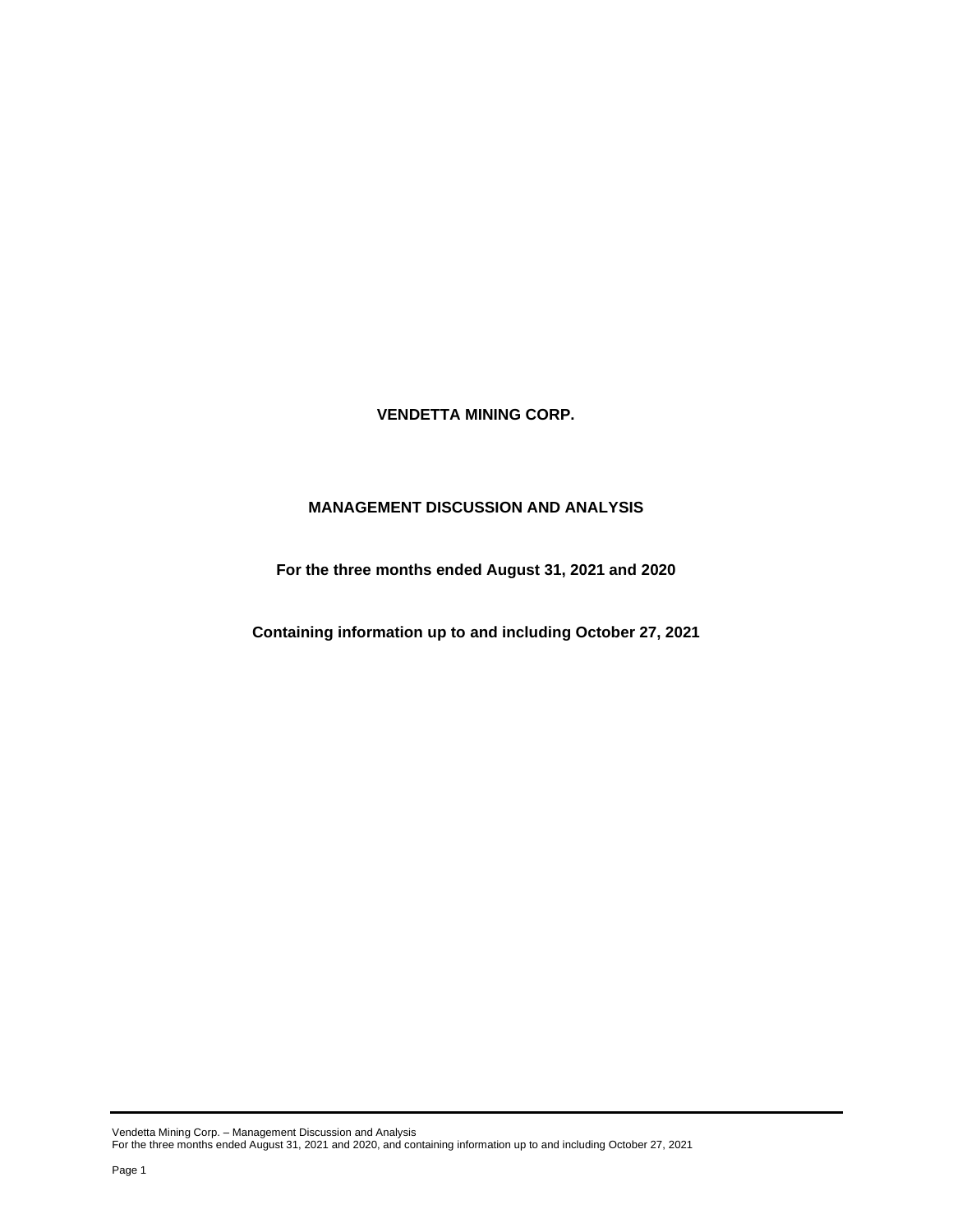# **Form 51-102F1**

## **Management's Discussion and Analysis**

# **For**

# **Vendetta Mining Corp. ("Vendetta" or "the Company")**

## **CONTAINING INFORMATION UP TO AND INCLUDING OCTOBER 27, 2021**

## **NOTICE**

Management Discussion and Analysis ("MD&A") is intended to help the reader understand Vendetta Mining Corp. (the "Company" or "Vendetta") financial statements. The information provided herein should be read in conjunction with the condensed interim financial statements for the three months ended August 31, 2021 and 2020 and the audited financial statements for the years ended May 31, 2021 and 2020

The following comments may contain management estimates of anticipated future trends, activities or results. These are not a guarantee of future performance, since actual results could change based on other factors and variables beyond management control.

Management is responsible for the preparation and integrity of the condensed interim financial statements, including the maintenance of appropriate information systems, procedures and internal controls and to ensure that information used internally or disclosed externally, including the condensed interim financial statements and MD&A, is complete and reliable. The Company's board of directors follows recommended corporate governance guidelines for public companies to ensure transparency and accountability to shareholders. The board's audit committee meets with management quarterly to review the condensed interim financial statements including the MD&A and to discuss other financial, operating and internal control matters.

The reader is encouraged to review Company statutory filings on www.sedar.com and to review general information.

All currency amounts are expressed in Canadian dollars unless otherwise noted.

## **CAUTION REGARDING FORWARD LOOKING INFORMATION**

This MD&A contains forward-looking statements and forward-looking information (collectively, "forward-looking statements") within the meaning of applicable Canadian and US securities legislation. These statements relate to future events or the future activities or performance of the Company. All statements, other than statements of historical fact are forward-looking statements. Forward-looking statements are typically identified by words such as: believe, expect, anticipate, intend, estimate, postulate and similar expressions, or which by their nature refer to future events. These forward-looking statements include, but are not limited to, statements concerning:

- the Company's strategies and objectives, both generally and in respect of its specific mineral properties;
- the timing of decisions regarding the strategy and costs of exploration programs with respect to, and the issuance of the necessary permits and authorizations required for, the Company's exploration programs;
- the timing and cost of planned exploration programs of the Company, and the timing of the receipt of results there from;
- the Company's future cash requirements;
- general business and economic conditions;
- the Company's ability to meet its financial obligations as they come due, including long-term debt, and to be able to raise the necessary funds to continue operations;

Vendetta Mining Corp. – Management Discussion and Analysis

For the three months ended August 31, 2021 and 2020, and containing information up to and including October 27, 2021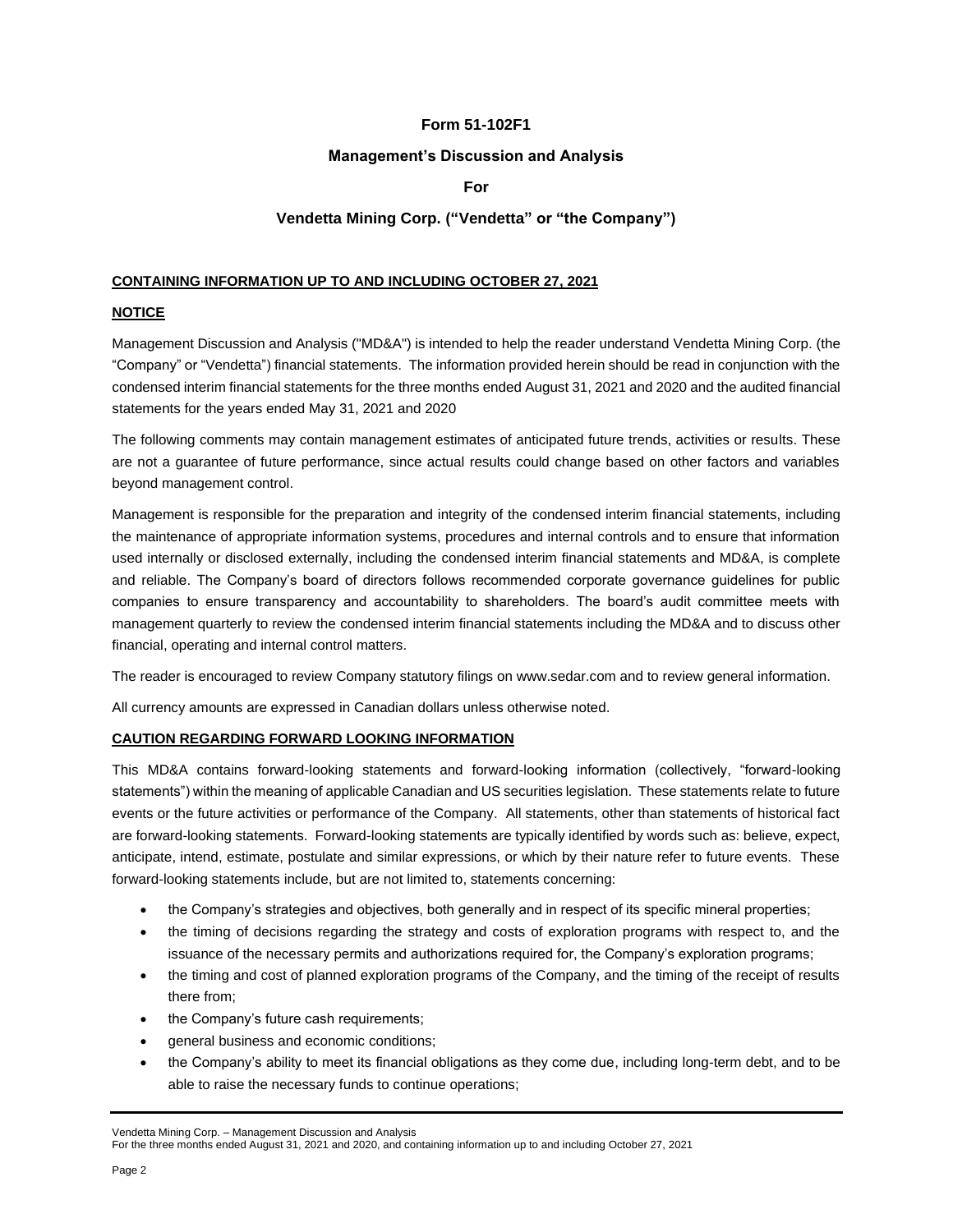- the timing and pricing of proposed financings if applicable;
- the anticipated completion of financings;
- the anticipated receipt of regulatory approval/acceptance of financings;
- the anticipated use of the proceeds from the financings;
- the potential to verify and potentially expand upon the historical resources;
- the potential for the expansion of the known mineralized zones; and
- the potential for the amenability of mineralization to respond to proven technologies and methods for recovery of ore.

Although the Company believes that such statements are reasonable, it can give no assurance that such expectations will prove to be correct. Inherent in forward looking statements are risks and uncertainties beyond the Company's ability to predict or control, including, but not limited to, risks related to the Company's inability to negotiate successfully for the acquisition of interests in mineral properties, the determination of applicable governmental agencies not to issue the exploration concessions applied for by the Company or excessive delay by the applicable governmental agencies in connection with any such issuances, the Company's inability to identify one or more economic deposits on its properties, variations in the nature, quality and quantity of any mineral deposits that may be located, the Company's inability to obtain any necessary permits, consents or authorizations required for its activities, to produce minerals from its properties successfully or profitably, to continue its projected growth, to raise the necessary capital or to be fully able to implement its business strategies, and other risks identified herein under "Risk Factors".

The Company cautions investors that any forward-looking statements by the Company are not guarantees of future performance, and that actual results are likely to differ, and may differ materially, from those expressed or implied by forward looking statements contained in this MD&A. Such statements are based on a number of assumptions which may prove incorrect, including, but not limited to, assumptions about:

- the level and volatility of the prices for precious metals;
- general business and economic conditions;
- the timing of the receipt of regulatory and governmental approvals, permits and authorizations necessary to implement and carry on the Company's planned exploration programs;
- conditions in the financial markets generally, and with respect to the prospects for junior exploration gold and precious metal companies specifically;
- the Company's ability to secure the necessary consulting, drilling and related services and supplies on favorable terms;
- the Company's ability to attract and retain key staff, and to retain consultants to provide the specialized information and skills involved in understanding the precious metal exploration, mining, processing and marketing businesses;
- the nature and location of the Company's mineral exploration projects, and the timing of the ability to commence and complete the planned exploration programs;
- the anticipated terms of the consents, permits and authorizations necessary to carry out the planned exploration programs and the Company's ability to comply with such terms on a cost-effective basis;
- the ongoing relations of the Company with government agencies and regulators and its underlying property vendors/optionees; and
- that the metallurgy and recovery characteristics of samples from certain of the Company's mineral properties are reflective of the deposit as a whole.

These forward-looking statements are made as of the date hereof and the Company does not intend and does not assume any obligation, to update these forward-looking statements, except as required by applicable law. For the

```
Vendetta Mining Corp. – Management Discussion and Analysis
```

```
For the three months ended August 31, 2021 and 2020, and containing information up to and including October 27, 2021
```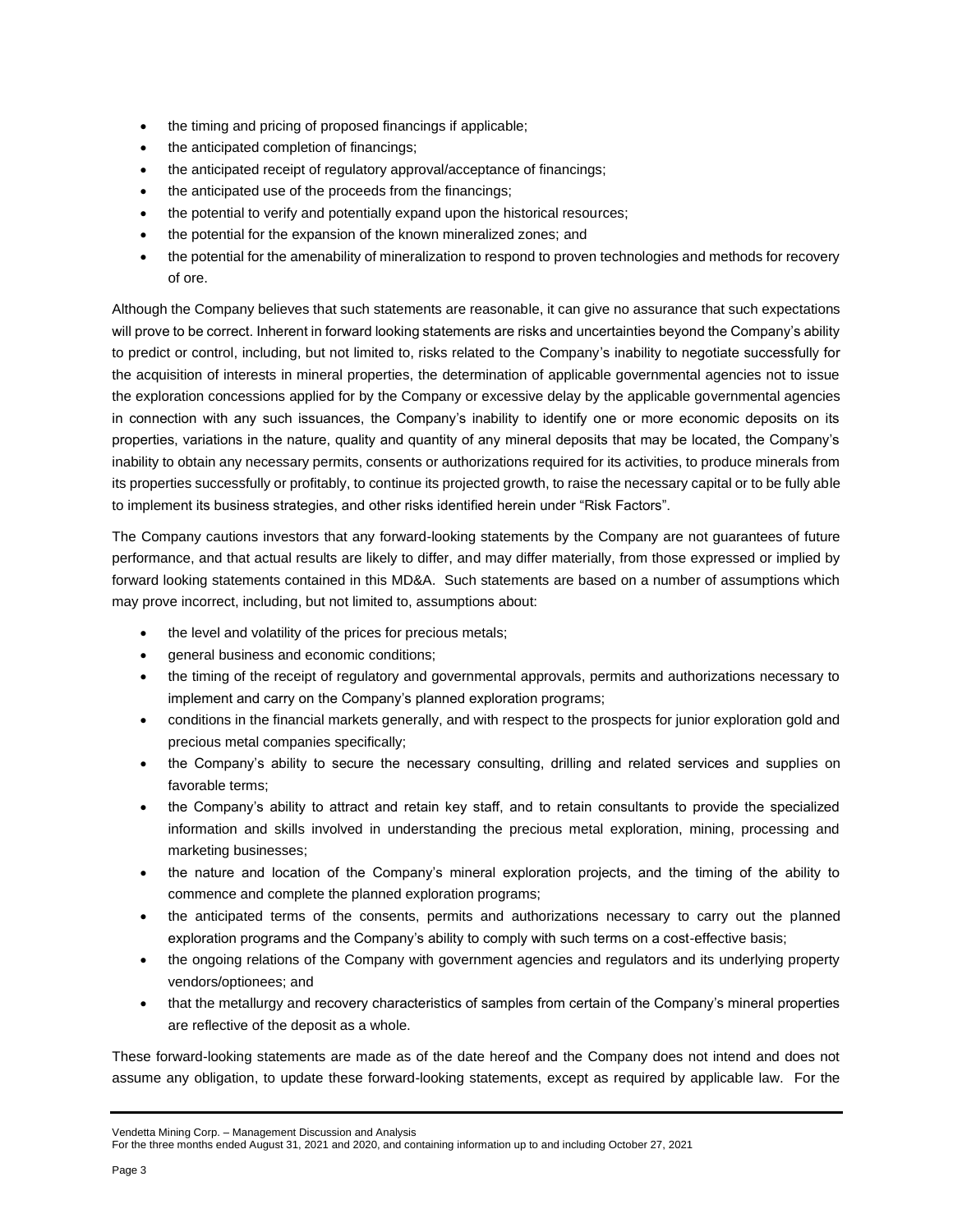reasons set forth above, investors should not attribute undue certainty to or place undue reliance on forward-looking statements.

Historical results of operations and trends that may be inferred from the following discussion and analysis may not necessarily indicate future results from operations. In particular, the current state of the global securities markets may cause significant reductions in the price of the Company's securities and render it difficult or impossible for the Company to raise the funds necessary to continue operations. See "Risk Factors – Insufficient Financial Resources/Share Price Volatility".

## **SCIENTIFIC AND TECHNICAL DISCLOSURE**

Mr. Peter Voulgaris, MAusIMM, MAIG, a Director of Vendetta, is a non-independent Qualified Person ("QP"), for the purposes of National Instrument 43-101 Standards of Disclosure for Mineral Projects ("NI 43-101") has reviewed and validated that the scientific or technical information ("Technical Information") contained in this MD&A related to the Pegmont Mineral Resource Estimate is consistent with that provided by the independent QPs responsible for the Technical Report Pegmont Mineral Resource Estimate, and has verified the technical data disclosed in this document relating to Pegmont. Mr. Voulgaris has also reviewed and validated that the Technical Information contained in this MD&A related to Pegmont post the effective date of the Technical Report is accurate. Mr. Voulgaris has consented to the inclusion of the Technical Information in the form and context in which it appears in this MD&A.

Unless otherwise indicated, the Company has prepared the Technical Information in this MD&A based on information contained in the following sources ("Disclosure Documents") available under Vendetta's company profile on SEDAR at [www.sedar.com:](http://www.sedar.com/)

- "Technical Report Pegmont Property Mineral Resource Estimate" AMC Mining Consultants (Canada) Ltd., effective date of 28 February 2014;
- "Pegmont Resource Update June 2017" AMC Mining Consultants (Canada) Ltd., effective date of June 22, 2017;
- "Pegmont Project Mineral Resource Update and Preliminary Economic Assessment" AMC Mining Consultants (Canada) Ltd., available by March 14, 2019; and
- Company news releases.

Readers are encouraged to review the full text of the Disclosure Documents qualifying the Technical Information.

Mineral resource estimates relating to Pegmont are only estimates and no assurance can be given that any particular level of recovery of minerals will be realized or that an identified resource will ever qualify as a commercially mineable or viable deposit which can be legally and economically exploited.

## **OVERALL PERFORMANCE AND SUBSEQUENT EVENTS**

Vendetta is an exploration stage company involved in the acquisition and exploration of mineral properties in Australia. The Company does not have any producing mineral properties at this time. The Company is a reporting issuer and trades on the TSX Venture Exchange under the symbol VTT.

Highlights of the Company's activities for the three months ended August 31, 2021 and subsequent period to October 27, 2021 are:

a) On June 2, 2021, the Company settled an aggregate of \$44,625 in accounts payable and accrued liabilities through the issuance of 636,538 common shares of the Company;

Vendetta Mining Corp. – Management Discussion and Analysis

For the three months ended August 31, 2021 and 2020, and containing information up to and including October 27, 2021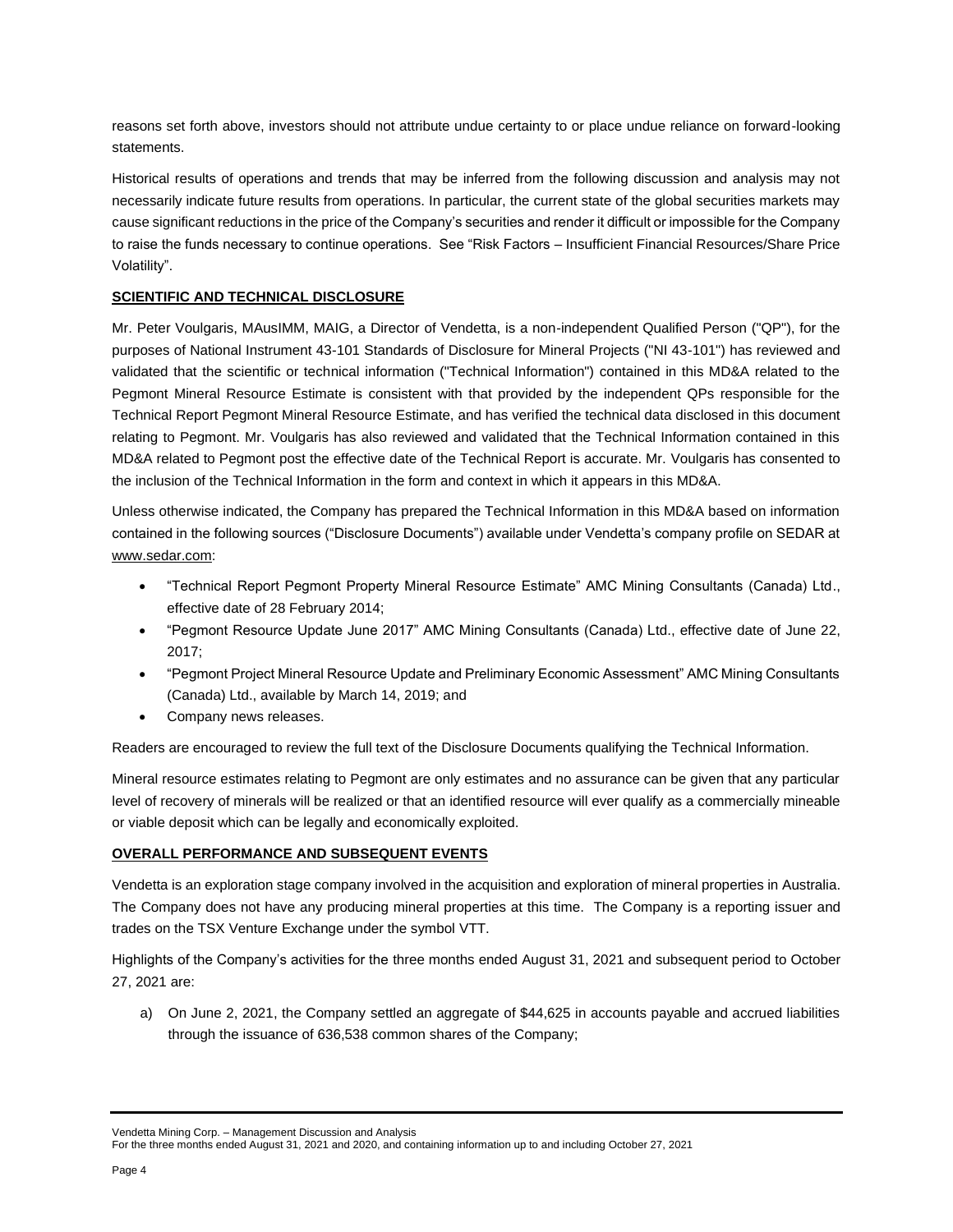- b) On August 9, 2021, the Company entered into an option agreement to acquire 100% of the Killer Bore exploration concession in Australia. Pursuant to the terms of the agreement, the Company may acquire a 100% interest in the property by making the following minimum work commitments:
	- i)  $$102,000$  on exploration expenditures prior to the end of the  $2<sup>nd</sup>$  anniversary; and
	- ii) \$398,000 on exploration expenditure between the start of the 3rd anniversary and prior to the end of the 5th Anniversary;

The Company shall grant the optionor a 2% NSR over the property.

- c) On August 26, 2021, the Company closed the first tranche of a non-brokered private placement by issuing 10,615,000 units at a price of \$0.05 per unit for gross proceeds of \$530,750. Each unit is comprised of one common share and one half of one common share purchase warrant, exercisable for three years at a price of \$0.07 per share.
- d) On August 31, 2021, the Company repaid its related party loan payable in the amount of \$212,540 inclusive of interest.
- e) On October 22, 2021, the Company closed the second tranche of a non-brokered private placement by issuing 7,950,440 units at a price of \$0.05 per unit for gross proceeds of \$397,522. Each unit is comprised of one common share and one half of one common share purchase warrant, exercisable for three years at a price of \$0.07 per share.

The Company will continue to carry out exploration of its mineral properties, and to evaluate new prospects and opportunities. The Company expects to obtain financing in the future primarily through further equity, debt financing and/or sale of assets, as well as through joint venturing of the Company's properties to qualified mineral exploration companies, however there can be no assurances the Company will obtain such financing.

# **RESULTS OF OPERATIONS**

The analysis of the annual information and results of operations for the periods under review discusses the variations in the Company's period over period results but, as with most junior mineral exploration companies, the results of operations (including net losses) are not the main factor in establishing the financial health of the Company. Of additional significance are the resource properties in which the Company has, or may earn an interest, its working capital and how many shares it has outstanding. The variations seen over the period presented are primarily a result of the level of activity of the Company's ongoing property evaluation program and the timing and results of the Company's exploration activities on its then current properties. There are no general trends regarding the Company's quarterly results. Quarterly results can vary significantly depending on whether the Company has abandoned any properties or granted any stock options, and these are the factors that account for material variations in the Company's quarterly net losses, none of which are predictable. The write-off of exploration and evaluation assets can also have a material effect on quarterly results as and when they occur. General operating costs other than the specific items noted above tend to be quite similar from period to period.

Vendetta Mining Corp. – Management Discussion and Analysis For the three months ended August 31, 2021 and 2020, and containing information up to and including October 27, 2021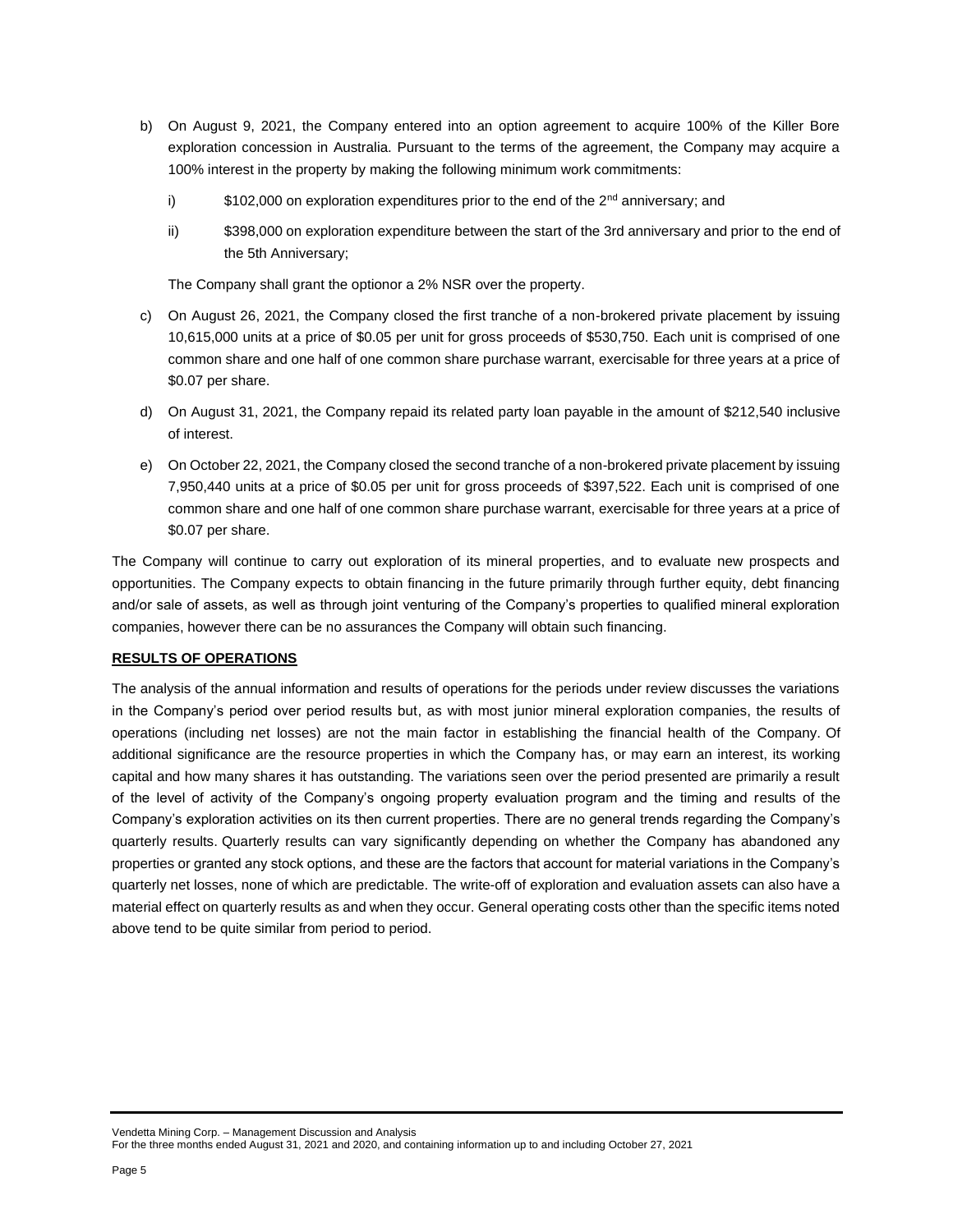# **Selected Annual Information**

|                                       | Year ended<br>May 31, 2021 | Year ended<br>May 31, 2020 | Year ended<br>May 31, 2019 |
|---------------------------------------|----------------------------|----------------------------|----------------------------|
| Comprehensive Loss for the Year       | \$(648,850)                | \$(1,943,637)              | \$(3,149,594)              |
| Loss per Share - Basic and Diluted    | \$(0.00)                   | \$(0.01)                   | \$(0.02)                   |
| Total assets                          | \$6,311,207                | \$6,193,708                | \$6,126,641                |
| Total long-term financial liabilities | \$Nil                      | <b>SNil</b>                | \$2,502,679                |

# **Summary of Quarterly Results**

| <b>Expressed in \$ unless</b>     | August 31, | May 31,   | February 28, | November 30, |
|-----------------------------------|------------|-----------|--------------|--------------|
| otherwise stated                  | 2021       | 2021      | 2021         | 2020         |
| Expenses                          | (807, 634) | (146,793) | 128,531      | 555,730      |
| Comprehensive loss for the period | (793,903)  | (146,793) | 128,531      | 555,730      |
| Loss per share                    | 0.00       | 0.00      | 0.00         | 0.00         |
| Weighted average shares           |            |           |              |              |
| outstanding ('000s)               | 222,220    | 220,972   | 209,710      | 196,229      |
| Mineral property expenditures     |            |           |              |              |
| (recovery)                        | 488,961    | (179,205) | 55,571       | 388,892      |

| <b>Expressed in \$ unless</b>     | August 31, | May 31, |                          | November 30, |
|-----------------------------------|------------|---------|--------------------------|--------------|
| otherwise stated                  | 2020       | 2020    | <b>February 29, 2020</b> | 2019         |
| Expenses                          | 111,382    | 754,785 | 340,983                  | 359,395      |
| Comprehensive loss for the period | 111,382    | 852,958 | 310,983                  | 357,395      |
| Loss per share                    | 0.00       | 0.00    | 0.00                     | 0.00         |
| Weighted average shares           |            |         |                          |              |
| outstanding ('000s)               | 192,544    | 178,212 | 174,266                  | 170,212      |
| Mineral property expenditures     | 81,622     | 23,740  | 12.827                   | 71,992       |

# **Three months ended August 31, 2021 compared with three months ended August 31, 2020**

The following analysis discusses the variations in the Company's quarterly results but, as with most junior mineral exploration companies, the results of operations (including net losses) are not the main factor in establishing the financial health of the Company. Of additional significance are the resource properties in which the Company has, or may earn an interest, its working capital and how many shares it has outstanding. The variations seen over the quarters are primarily a result of the level of activity of the Company's ongoing property evaluation program and the timing and results of the Company's exploration activities on its then current properties. There are no general trends regarding the Company's quarterly results. Quarterly results can vary significantly depending on whether the Company has abandoned any properties or granted any stock options, and these are the factors that account for material variations in the Company's quarterly net losses, none of which are predictable. The write-off of exploration and evaluation assets can also have a material effect on quarterly results as and when they occur. General operating costs other than the specific items noted above tend to be quite similar from period to period.

Vendetta Mining Corp. – Management Discussion and Analysis

For the three months ended August 31, 2021 and 2020, and containing information up to and including October 27, 2021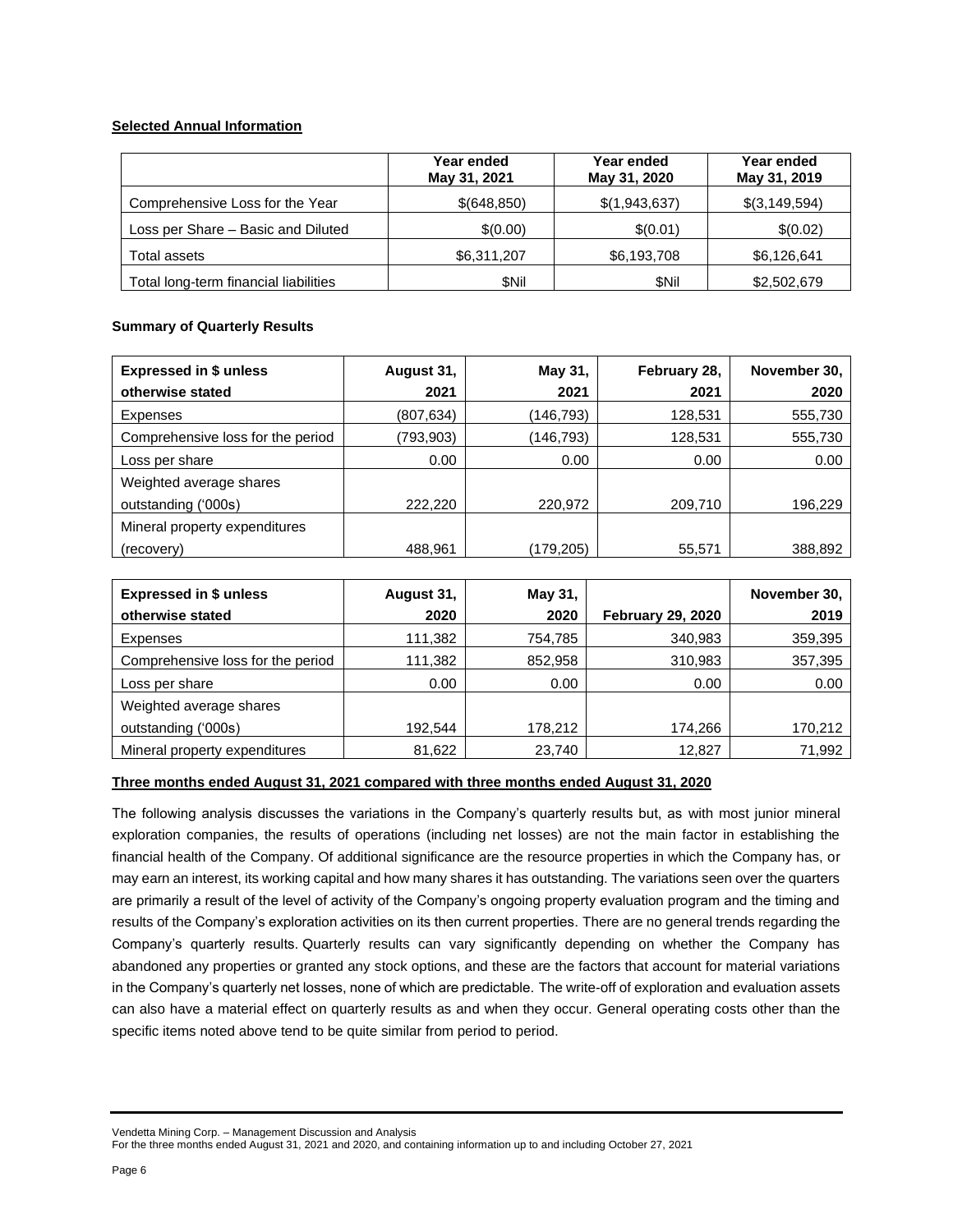The Company's comprehensive loss for the three months ended August 31, 2021 totaled \$793,903 (2020 - \$111,382), a loss of \$0.00 per share (2020 –\$0.00). Significant differences between the three months ended August 31, 2021 and the three months ended August 31, 2020 were:

- Accounting and legal fees of \$21,538 (2020 \$11,522) which increased as a result of legal corporate activity;
- Exploration expenditures of \$488,961 (2020 –\$81,662) which increased as a result of a drill program undertaken on the Company's Pegmont Property, Australia, during the period ended August 31, 2021.
- Financing costs of \$75,311 (2020 \$68,258) are primarily related to interest accrued on the Company's long term debt and increased as a result of a stronger US dollar during the period.
- Investor relations of \$61,390 (2020 \$57,904) due to increased promotional activity during the period in association with the Company's private placement; and
- Management fees of 19,875 (2020 \$19,875) remaining consistent period over period.

## **Liquidity**

The Company's working capital deficiency as at August 31, 2021 was \$3,079,172 (May 31, 2021 - \$2,887,499). Cash as at August 31, 2021 was \$267,417 (May 31, 2021 - \$253,384).

Cash used in operating activities during the three months ended August 31, 2021 was \$277,114 (2020 - \$77,117).

The Company did not use or generate any funds in or by investing activities during the three months ended August 31, 2021.

Cash generated by financing activities during the three months ended August 31, 2021 was \$291,147 (2020 - \$39,320 used in financing activities), comprising \$508,350 (2020 - \$248,046) from private placement proceeds, \$nil (2020 - \$12,000) from warrant exercises, and \$81,022 (2020 - \$4,000) in subscriptions received in advance, offset by \$18,118 (2020 - \$6,544) in share issuance costs, \$67,567 (2020 - \$296,822) in payments on the Nebari loan, and loan repayment to related parties of \$212,540 (2020 - \$nil).

At present, the Company's operations do not generate cash flow and its financial success is dependent on management's ability to discover economically viable mineral deposits. The mineral exploration process can take many years and is subject to factors that are beyond the Company's control.

In order to finance the Company's exploration programs and to cover administrative and overhead expenses, the Company may raise money from equity sales, the issuance of convertible securities and from optioning out its resource properties. Many factors influence the Company's ability to raise funds, including the health of the resource market, the climate for mineral exploration investment, the Company's track record, and the experience and caliber of its management. Actual funding requirements may vary from those planned due to a number of factors, including the progress of exploration activities. Management believes it will be able to raise equity capital as required in the long term, but recognizes there will be risks involved that may be beyond their control.

The condensed interim financial statements for the three months ended August 31, 2021 do not reflect adjustments, which could be material, to the carrying value of assets and liabilities, which may be required should the Company be unable to continue as a going concern. Also refer to risk factors.

Vendetta Mining Corp. – Management Discussion and Analysis For the three months ended August 31, 2021 and 2020, and containing information up to and including October 27, 2021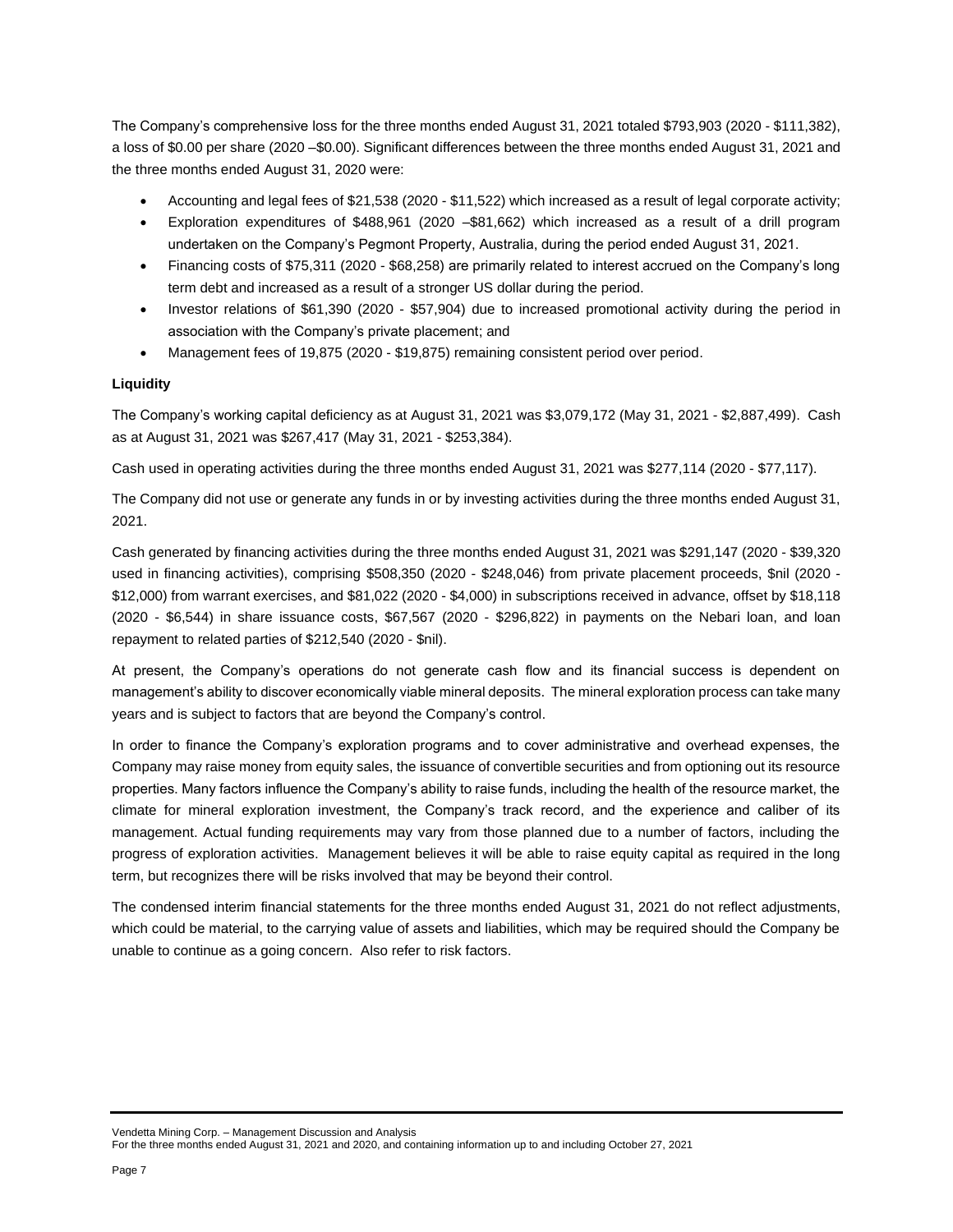# **Use of Proceeds**

During the most recently completed fiscal year and up to the date of this MD&A, the Company completed the following financings:

- In September 2018, the Company raised \$1.7 million through the first tranche of a private placement.
- In October 2018, the Company raised \$0.4 million through the second tranche of a private placement.
- In June 2019, the Company raised \$0.6 million through a private placement.
- In July 2019, the Company raised \$1.03 million through a private placement.
- In May 2020, the Company raised \$0.6 million through a private placement
- In July 2020, the Company raised \$0.3 million through a private placement
- In November 2020, the Company raised \$0.58 million through a private placement
- In December 2020, the Company raised \$0.33 million through a private placement
- In February 2021, the Company raised \$0.63 million through a private placement
- In August 2021, the Company raise \$0.53 million through a private placement

The following table sets out a comparison of how the Company used the proceeds following the closing dates, an explanation of the variances and the impact of the variance on the ability of the Company to achieve its business objectives and milestones.

| <b>Intended Use of Proceeds</b>                                                                                                                        | <b>Actual Use of Proceeds</b>                                                                                                                                                                                                                                                                                                                   |
|--------------------------------------------------------------------------------------------------------------------------------------------------------|-------------------------------------------------------------------------------------------------------------------------------------------------------------------------------------------------------------------------------------------------------------------------------------------------------------------------------------------------|
| advance the Company's<br>To<br>properties and for general and<br>administrative purposes.                                                              | Up to August 31, 2021, the Company had invested a total of \$6,011,183 in<br>Pegmont acquisition costs. The Company has accumulated a total of<br>\$10,932,009 exploration costs as at August 31, 2021. Remaining funds are to<br>be spent on exploration costs on the Pegmont property, generative exploration<br>and general operating costs. |
| Explanation of variances and the<br>impact of variances on the ability<br>of the Company to achieve its<br>business<br>objectives<br>and<br>milestones | No material variances are identifiable to the Company. Proceeds have been<br>used as intended and to further exploration of the Company's mineral properties<br>while meeting administrative requirements.                                                                                                                                      |

## **Capital Resources**

As at August 31, 2021, the Company's share capital was \$21,211,580 representing 232,273,038 issued and outstanding common shares without par value (May 31, 2021 - \$20,721,129 representing 220,971,550 issued and outstanding common shares without par value). Obligation to issue shares was \$216,000 at August 31, 2021 (May 31, 2021 - \$216,000). Subscriptions received in advance was \$81,022 at August 31, 2021 (May 31, 2021 - \$nil) and subscriptions receivable was \$109,000 at August 31, 2021 (May 31, 2021 - \$86,600). Share-based payments reserve, which resulted from share-based payments, PSU's, and agent warrant issuances totaled \$1,606,242 at August 31, 2021 (May 31, 2021 - \$1,553,167). The deficit was \$20,072,827 at August 31, 2021 (May 31, 2021 - \$19,278,924). Accordingly, net assets were \$2,933,017 at August 31, 2021 (May 31, 2021 - \$3,124,772).

The Company had nil outstanding stock options, nil performance share units, and 51,873,709 outstanding warrants as at August 31, 2021 (May 31, 2021 – nil stock options, nil performance share units, and 46,556,209 warrants).

Vendetta Mining Corp. – Management Discussion and Analysis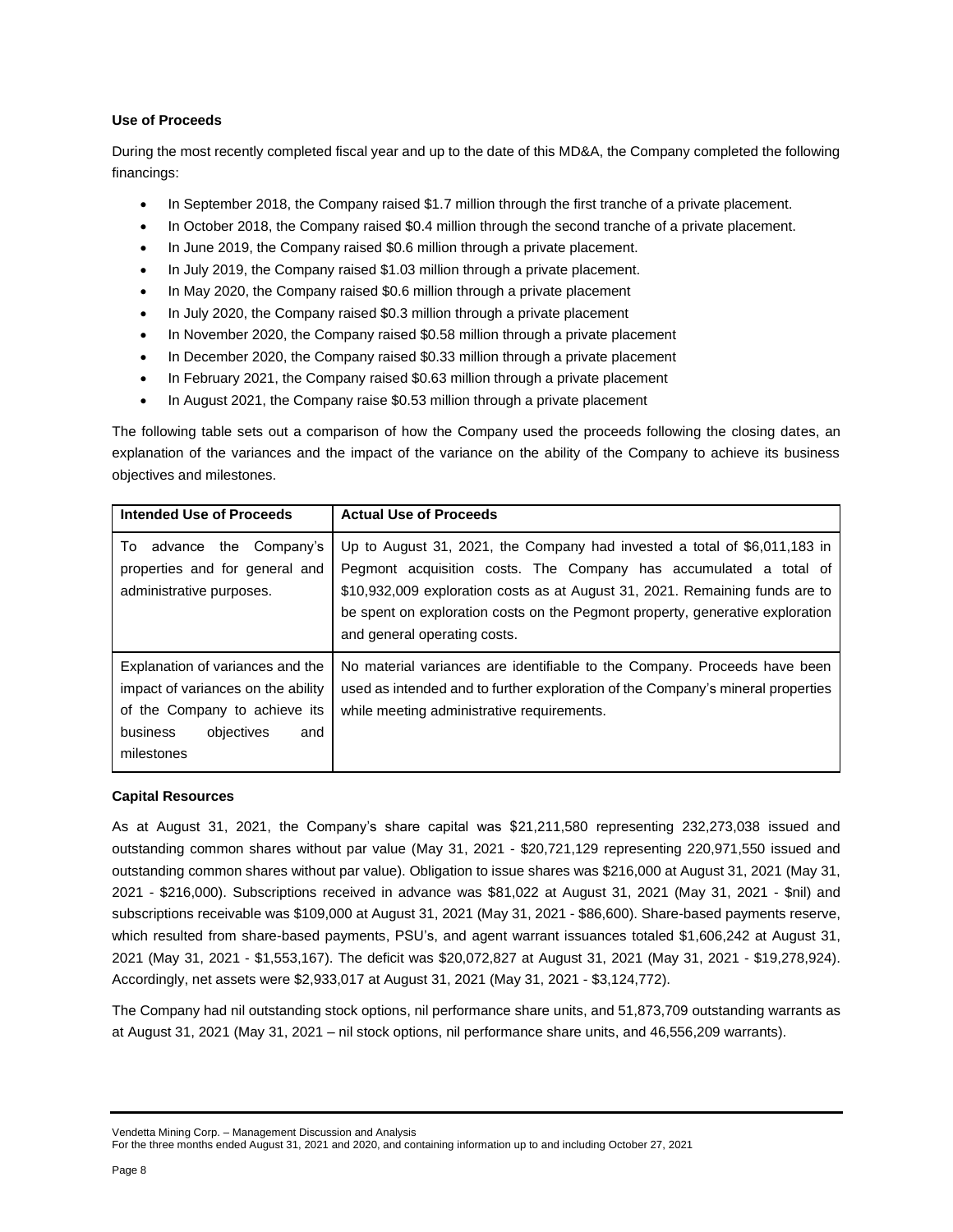The Company's minimum capital requirement for its resource properties for the upcoming fiscal year will be A\$600,000 (C\$557,323 at the October 27, 2021 exchange rate of 0.92887). In addition, the Company's general and administrative expenses, excluding any share-based payments, will be approximately \$720,000.

# **EXPLORATION OVERVIEW**

The Company is actively investigating, evaluating and conducting exploration activities in Australia.

## **Pegmont Property, Queensland, Australia**

On August 27, 2014, the Company entered into a definitive agreement with Pegmont Mines Limited ("Vendor" or "Optionor") whereby the Company has an option to acquire 100% of the Pegmont property. Details of the option agreement are discussed in 'Results of Operations'.

The Pegmont lead-zinc-silver deposit is located 25 km west of South32's Billiton's world class Cannington silver-leadzinc mine and 28 km north of Chinova Resources' Osborne copper-gold mine. Pegmont is a stratiform, Broken Hill type deposit that outcrops and dips to the south east at shallow to moderate angles. It is hosted in a magnetite rich banded iron formation within high grade metamorphic "quartzite".

It is proximate to existing infrastructure that includes roads, railways and natural gas for power generation. The project consists of three granted mining leases and 1 exploration permit that covers an area of approximately 8,290 ha. Discovered in 1971, a total of 408 bore holes for 44,745.5 m have been completed on the project prior to Vendetta. The Company has drilled a total of 198 holes since 2014, for 38,790 m, several historic holes have also been re-entered and extended. Previous resource development and exploration drilling have been described in detail in previous company filings.

## **Mineral Resource Updates**

The Company completed a second update of the Mineral Resource, as announced on August 9, 2018.

The updated Mineral Resource estimate was performed by AMC Mining Consultants (Canada) Limited ("AMC"). The estimate includes the addition of more than 22,400 m of resource development drilling conducted during 2017 by Vendetta and the results of the recent Locked Cycle metallurgical test work. The combined Mineral Resource for the open pit constrained and underground portions of the project are provided in the table below.

| <b>Classification</b> |                      | <b>Tonnes</b> | <b>Pb</b> | Zn     | Ag                |
|-----------------------|----------------------|---------------|-----------|--------|-------------------|
|                       | <b>Material type</b> | (kt)          | $(\%)$    | $(\%)$ | (g/t)             |
|                       | Transition           | 1,111         | 4.9       | 2.3    | 8                 |
| Indicated             | Sulphide             | 4,647         | 6.9       | 2.6    | $12 \overline{ }$ |
|                       | Total                | 5,758         | 6.5       | 2.6    | 11                |
| <b>Inferred</b>       | Transition           | 1,829         | 5.2       | 2.0    | 7                 |
|                       | Sulphide             | 6,447         | 5.1       | 3.1    | 9                 |
|                       | Total                | 8,277         | 5.1       | 2.8    | 8                 |

## **Mineral Resource Estimate, July 31, 2018**

1. CIM Definition Standards (2014) were used to report the Mineral Resources.

2. The Mineral Resource update has been prepared by independent qualified persons ("QPs") J.M. Shannon P.Geo, D Nussipakynova P.Geo, M. Angus MAIG, P. Lebleu P.Eng, of AMC and A Riles MAIG, of Riles

#### Vendetta Mining Corp. – Management Discussion and Analysis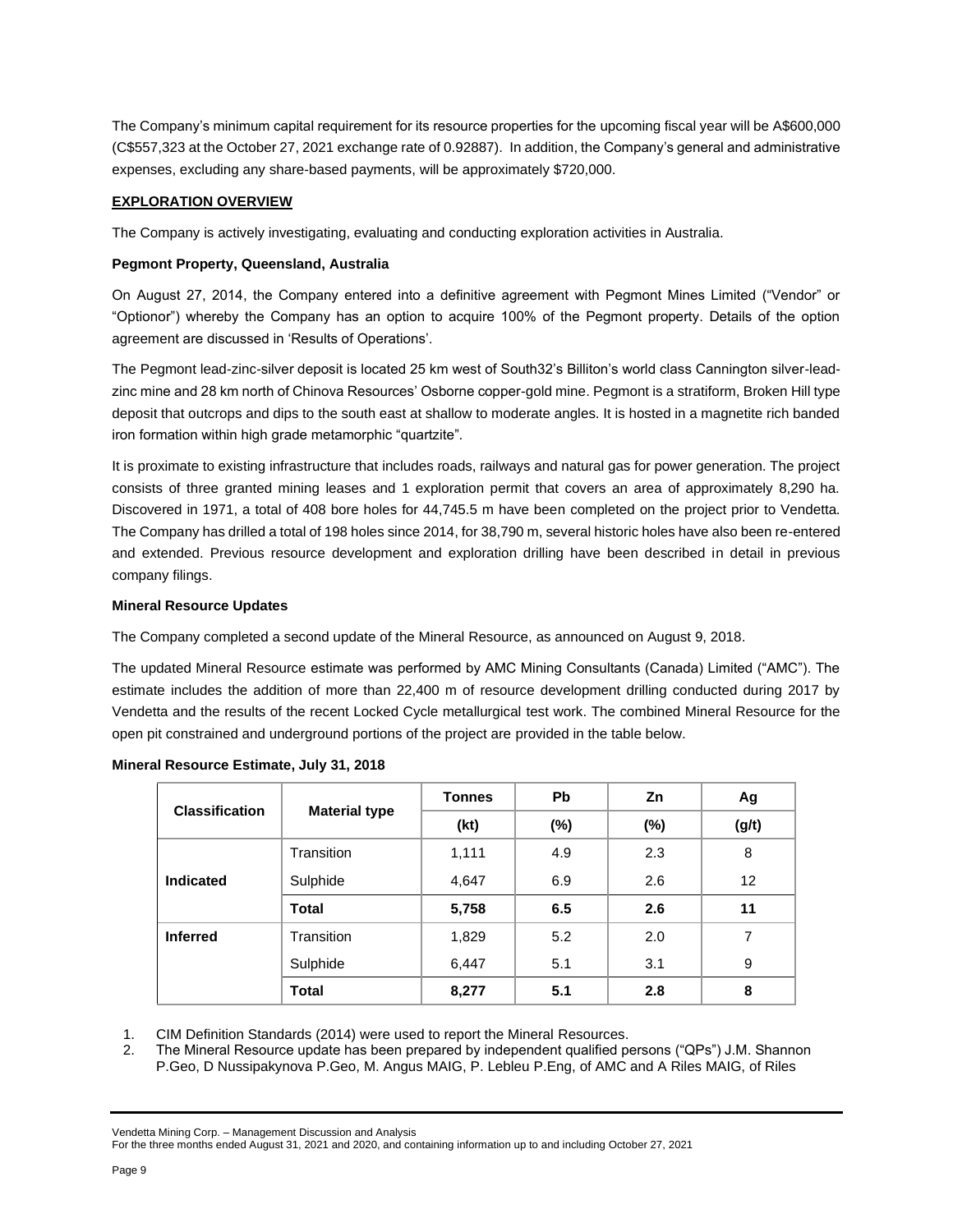Integrated Resource Management Pty Ltd., and has an effective date of July 31, 2018, incorporating drill results to April 15, 2018.

- 3. Mineral Resources are not Mineral Reserves and do not have demonstrated economic viability. There is no certainty that all or any part of mineral resources will be converted to mineral reserves. Quantity and grades are estimates and are rounded to reflect the fact that the resource estimate is an approximation.
- 4. Cut-off grade applied to the open pit Mineral Resources is 3% Pb+Zn and that applied to the underground is 5% Pb+Zn.
- 5. Based on the following metal prices: US\$0.95/lb for Pb, US\$1.05/lb for Zn, and US\$16.5/oz for silver.
- 6. Exchange rate of US\$0.75=A\$1.0
- 7. Metallurgical recoveries vary by zone and material type as follows:
	- Lead to lead concentrate: from 80.6% to 91.3% for transition and 88.0% to 92.7% for sulphide.
	- Zinc to zinc concentrate: from 19.3% to 75.2% for transition and 61.8% to 78.5% for sulphide.
- 8. Using drilling results up to April 15, 2018.
- 9. Mineral Resource tonnages have been rounded to reflect the accuracy of the estimate, and numbers may not add due to rounding.

The Mineral Resource update incorporates historic and drilling conducted by the vendor and drilling conducted by the Company on the Project since 2014; these drill results are described in the sections below.

## **2018 Resource Development and Exploration Drilling**

The Mineral Resource Statement descried above included drilling information up to 15 April 2018, drilling on the property was still ongoing at that time. VTT completed an additional 32 drillholes in three main areas. Significant assay results from the subsequent drillholes are presented in the Table below.

Eight drillholes (PVD172, PVRD174-176 & PVD181-184) were completed in Zone 1 transition, in the south western end of the deposit. The purpose of these drillholes was primarily to obtain metallurgical samples for variability test work, which is ongoing at ALS Metallurgy. The geological logging of these holes was available for the construction of the mineralised envelope wireframes used for the mineral resource estimate, although the assay data wasn't available.

At Bridge Zone two drillholes (PVRD165 and 166) were drilled to the SE of the mineral resource, trying to extend mineralisation. These holes didn't intersect the Bridge Zone mineralised horizon, they did however intersect shallow sulphide BHZ mineralisation. One drillhole (PVRD164) was drilled up dip of the Bridge Zone mineral resource, the hole intersected 3.3 m of barren host banded ironstone, with classic garnet selvages on both hangingwall and footwall. PVRD191 was drilled in the centre of Bridge Zone to obtain geotechnical samples. One drillhole (PVD171) was completed at BHZ to obtain core in the transition mineralisation in an area drilled previously with drilled with RC.

Four holes were drilled to better scope the geometry of a fold structure discovered in late 2017, in geotechnical hole PVRD154. To obtain more structural data on the fold PVRD153 and 154 were both extended. Holes PVRD168 and PVD193 were drilled approximately 60 m along strike to the NE of PVRD154. PVRD168 deviated excessively in the RC pre-collar and the hole was abandoned. The target was later re-drilled with PVD193, cored from surface to aid targeting and intersecting the upper fold at a low angle and the steep fold limb. Holes PVRD169 and PVD170 were drilled 160 and 100 m respectively along strike the SW of PVRD154. Again, PVRD169 deviated excessively in the RC pre-collar and the hole was abandoned, the target was re-drilled with PVRD170 which successfully intersected the upper, flat laying limb of the new fold structure.

In the same area, a series of four holes were drilled to better define the geometry of the Zones 2 - 3 Z Fold structure. On one section, PVD192 intersected the lower flat limb, PVD193 first intersected 15 m of the top fold sub-parallel to layering in the low-grade halo before intersecting the steeply dipping limb also sub-parallel to layering and PVD194 successfully intersected the top flat limb of the Z Fold. PVRD190 deviated excessively and intersected an area modelled as being attenuated. PVD195 intersected the steep limb of the Z fold.

Vendetta Mining Corp. – Management Discussion and Analysis

For the three months ended August 31, 2021 and 2020, and containing information up to and including October 27, 2021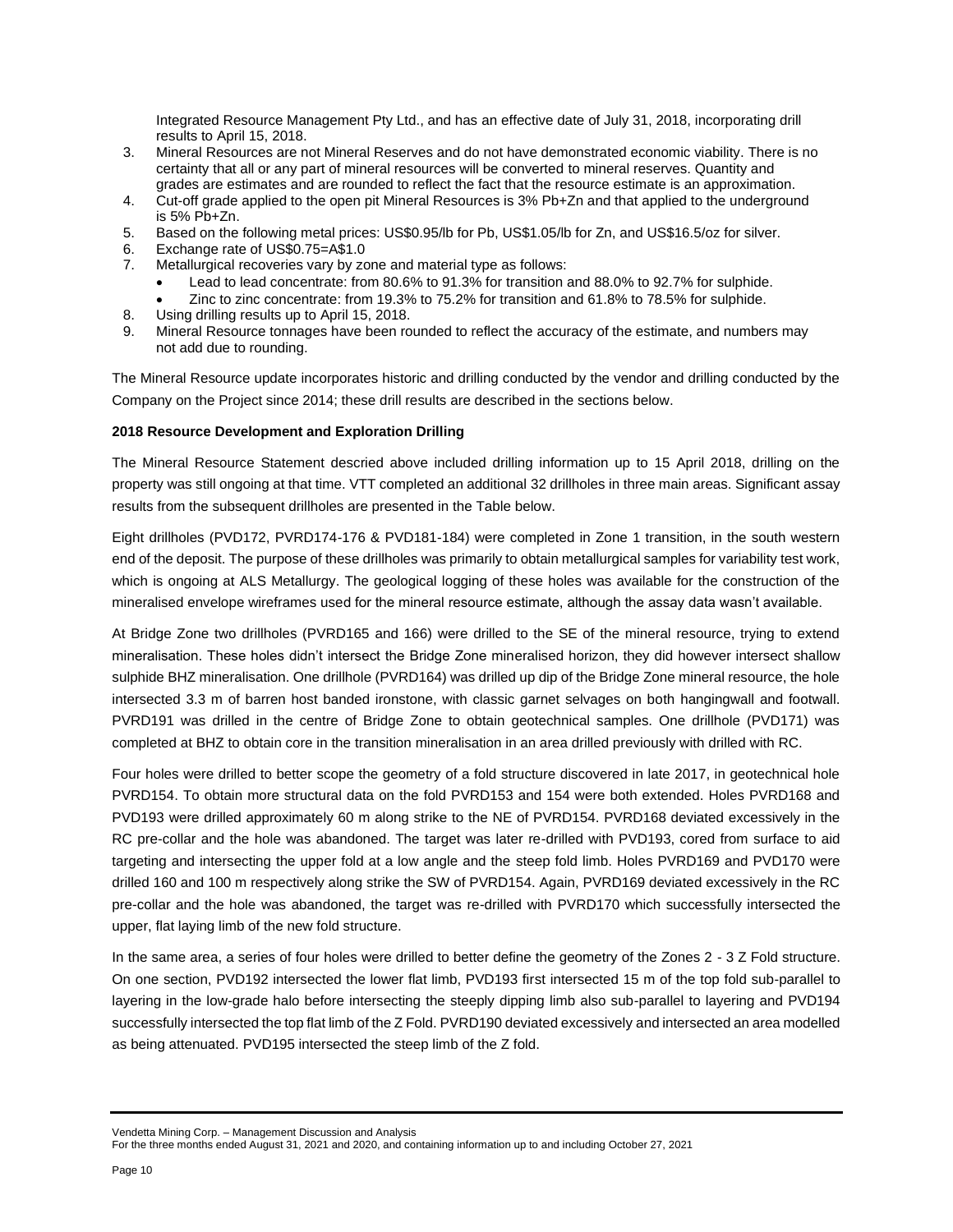A total of four exploration RC drillholes were drilled to test for extensions to mineralisation in three separate areas, none of these were successful, however VTT would like to extend two of them as they believe the mineralised horizon lies beneath the end of hole.

Detailed mapping of the outcrops in the area around the deposit was completed in October.

Metallurgical variability test work on several holes from this program are ongoing at ALS Metallurgical laboratory in Burnie, Tasmania.

|  |  | Table of Significant Results from Drilling Not Included in Mineral Resource Estimate |  |  |
|--|--|--------------------------------------------------------------------------------------|--|--|
|  |  |                                                                                      |  |  |

|                               |               |                    |        |              |                                              |                                                         |            | Grade#  |         |                |
|-------------------------------|---------------|--------------------|--------|--------------|----------------------------------------------|---------------------------------------------------------|------------|---------|---------|----------------|
| <b>Hole Name</b>              | Dip / Azimuth | <b>From</b><br>(m) | To(m)  | Interval (m) | True Thickness*<br>$\widehat{\bm{\epsilon}}$ | Vertical Depth<br>Below Surface<br>$\widehat{\epsilon}$ | Pb+Zn<br>% | Pb<br>% | Zn<br>% | Ag<br>g/t      |
| <b>BHZ</b>                    |               |                    |        |              |                                              |                                                         |            |         |         |                |
| <b>PVD171</b><br>(transition) | $-89/255$     | 32.70              | 38.00  | 5.30         | 3.7                                          | 32.7                                                    | 9.05       | 6.60    | 2.46    | 14             |
| PVRD165                       | $-57/207$     | 82.00              | 85.00  | 3.00         | 3.0                                          | 66.9                                                    | 8.25       | 4.75    | 3.51    | 8              |
| PVRD166                       | $-57/205$     | 44.00              | 46.00  | 2.00         | 1.9                                          | 36.3                                                    | 5.46       | 1.93    | 3.53    | 5              |
| <b>Bridge Zone</b>            |               |                    |        |              |                                              |                                                         |            |         |         |                |
| PVRD <sub>164</sub>           | $-61/210$     |                    |        |              |                                              | No Significant Result                                   |            |         |         |                |
| PVRD <sub>191</sub>           | $-52/206$     | 251.10             | 255.43 | 4.33         | 4.2                                          | 219.2                                                   | 11.97      | 9.73    | 2.24    | 34             |
| <b>Zone 1 Transition</b>      |               |                    |        |              |                                              |                                                         |            |         |         |                |
| <b>PVD172</b>                 | $-66/132$     | 40.20              | 46.10  | 5.90         | 5.9                                          | 36.68                                                   | 8.02       | 4.49    | 3.53    | 7              |
| including                     |               | 40.20              | 43.10  | 2.90         | 2.9                                          | 36.68                                                   | 13.87      | 8.30    | 5.57    | 9              |
| PVRD174                       | $-50/140$     |                    |        |              |                                              | No Significant Result                                   |            |         |         |                |
| <b>PVRD175</b>                | $-62/140$     | 31.63              | 39.13  | 7.50         | 5.2                                          | 21.18                                                   | 7.53       | 3.61    | 3.92    | 7              |
| including                     |               | 33.36              | 39.13  | 5.77         | 2.1                                          | 29.85                                                   | 8.86       | 4.40    | 4.46    | $\overline{7}$ |
| PVRD176                       | $-87/143$     | 41.32              | 47.70  | 6.38         | 6.3                                          | 41.09                                                   | 9.65       | 6.19    | 3.46    | 11             |
| including                     |               | 41.32              | 46.70  | 5.38         | 5.3                                          | 41.09                                                   | 10.94      | 6.98    | 3.96    | 13             |
| <b>PVD181</b>                 | $-51/322$     | 41.32              | 47.30  | 7.98         | 5.1                                          | 32.05                                                   | 9.06       | 5.81    | 3.25    | 9              |
| including                     |               | 41.32              | 47.30  | 5.98         | 3.3                                          | 32.05                                                   | 11.29      | 7.21    | 4.09    | 11             |
| <b>PVD182</b>                 | $-51/319$     | 29.68              | 43.00  | 13.32        | 12.8                                         | 23.16                                                   | 9.15       | 7.48    | 1.67    | 17             |
| including                     |               | 30.68              | 40.00  | 9.32         | 8.0                                          | 23.94                                                   | 12.50      | 10.46   | 2.04    | 24             |
| <b>PVD183</b>                 | $-84/144$     | 16.80              | 24.85  | 8.05         | 6.4                                          | 16.70                                                   | 7.69       | 5.05    | 2.64    | 10             |
| including                     |               | 19.45              | 23.87  | 4.42         | 3.8                                          | 19.34                                                   | 12.68      | 8.80    | 3.88    | 16             |
| and                           |               | 29.65              | 37.20  | 7.55         | 5.5                                          | 29.48                                                   | 10.52      | 7.55    | 5.87    | 10             |
| including                     |               | 30.40              | 36.20  | 5.80         | 4.2                                          | 30.22                                                   | 16.35      | 10.17   | 6.18    | 17             |
| <b>PVD184</b>                 | $-85/147$     | 25.90              | 32.27  | 6.37         | 5.1                                          | 25.76                                                   | 9.86       | 7.11    | 2.75    | 15             |
| including                     |               | 25.90              | 30.45  | 4.55         | 3.6                                          | 25.76                                                   | 13.25      | 9.85    | 3.40    | 21             |
| Zone 2 & 3                    |               |                    |        |              |                                              |                                                         |            |         |         |                |
| <b>PVD153</b><br>extension    | -74/139       |                    |        |              |                                              | No Significant Result                                   |            |         |         |                |

Vendetta Mining Corp. – Management Discussion and Analysis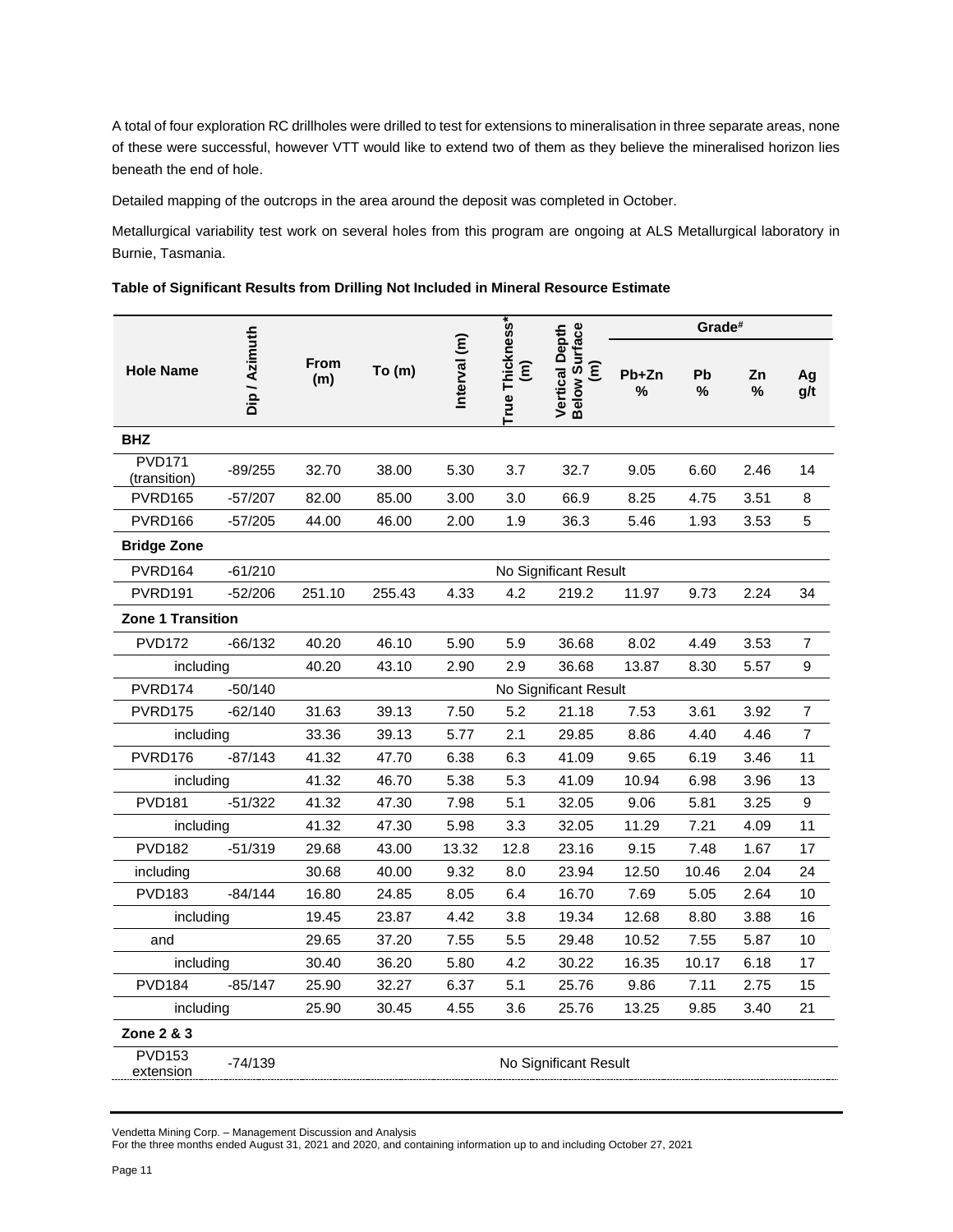| <b>PVD154</b><br>extension  | $-65/063$ | 298.60 | 300.65                | 2.05  | 1.8   | 276.1                                        | 4.58  | 2.08 | 2.50 | 8  |
|-----------------------------|-----------|--------|-----------------------|-------|-------|----------------------------------------------|-------|------|------|----|
| PVRD168                     |           |        |                       |       |       | Abandoned - No Significant Result            |       |      |      |    |
| PVRD169                     | $-88/151$ |        |                       |       |       | No Significant Result                        |       |      |      |    |
| PVRD170                     | $-81/145$ | 182.00 | 188.00                | 6.00  |       | 176.1                                        | 11.43 | 8.50 | 2.93 | 11 |
| including                   |           | 183.00 | 188.00                | 5.00  |       | 177.1                                        | 13.09 | 9.78 | 3.31 | 13 |
| PVRD <sub>190</sub>         | $-62/309$ |        | No Significant Result |       |       |                                              |       |      |      |    |
| <b>PVD192</b>               | $-66/321$ | 201.16 | 214.91                | 4.75  | 4.1   | 197.3                                        | 5.46  | 2.33 | 3.13 | 6  |
| including                   |           | 201.16 | 213.16                | 3.00  | 2.6   | 197.3                                        | 7.06  | 2.44 | 4.62 | 6  |
| and                         |           | 227.16 | 229.16                | 2.00  | 1.7   | 212.7                                        | 4.97  | 1.76 | 3.21 | 7  |
| <b>PVD193</b>               | $-86/150$ | 262.14 | 267.14                | 5.00  | 3.0   | 261.2                                        | 5.72  | 5.26 | 0.46 | 11 |
| including                   |           | 263.14 | 266.14                | 3.00  | 1.8   | 262.2                                        | 7.48  | 6.95 | 0.54 | 15 |
| and                         |           | 278.93 | 280.93                | 2.00  | 1.1   | 277.9                                        | 4.51  | 4.23 | 0.28 | 10 |
| and                         |           | 282.93 | 284.93                | 2.00  | 1.0   | 281.8                                        | 5.66  | 5.11 | 0.56 | 10 |
| <b>PVD194</b>               | $-51/320$ | 137.43 | 150.43                | 13.00 | 10.7  | 105.4                                        | 9.48  | 6.74 | 2.74 | 11 |
| including                   |           | 137.43 | 146.45                | 9.02  | 8.3   | 105.4                                        | 12.85 | 9.05 | 3.80 | 14 |
| <b>PVD195</b>               | $-55/348$ | 205.36 | 207.40                | 2.04  | $<$ 1 | 167.7                                        | 7.65  | 3.80 | 3.85 | 14 |
| <b>Exploration RC Holes</b> |           |        |                       |       |       |                                              |       |      |      |    |
| <b>PVR177</b>               | $-84/151$ |        |                       |       |       | No Significant Result                        |       |      |      |    |
| <b>PVR178</b>               | $-46/318$ |        |                       |       |       | No Significant Result - needs to be deepened |       |      |      |    |
| <b>PVR185</b>               | vertical  |        |                       |       |       | No Significant Result                        |       |      |      |    |

\* True thickness is estimated by VTT using structural measurements and three-dimensional geological modelling.

PVR189 vertical vertical No Significant Result

# Drill intersections are summarized intersection lengths >2.0 m, using a combined 1% lead and zinc grade with maximum 1 m internal dilution. Included intervals are at a combined 3% lead and zinc grade with no internal dilution.

# **Preliminary Economic Assessment**

On January 28, 2019, the Company announced the results of the Preliminary Economic Assessment ("PEA") on the Pegmont Project, prepared in accordance with National Instrument 43-101 Standards of Disclosure for Mineral Projects (NI 43-101). Key production and economics are summarised in the Table below, unless otherwise noted, all dollar figures reported are Australian dollars, further details about the PEA are provided in the news release.

The PEA was developed by a team of independent consultants, including AMC Mining Consultants (Canada) Ltd., (AMC), GR Engineering Services (GRES), and AARC Environmental Solutions (AARC).

# **Cautionary notes about Preliminary Economic Assessments**

While the results of the PEA are highly encouraging, by definition a PEA is considered preliminary in nature and includes Mineral Resources, including inferred Mineral Resources that are considered too speculative geologically to have the economic considerations applied to them that would enable them to be categorized as Mineral Reserves. Mineral Resources that are not Mineral Reserves have not yet demonstrated economic viability. Due to the uncertainty that may be attached to Mineral Resources, it cannot be assumed that all or any part of a Mineral Resource will be upgraded to Mineral Reserves. Therefore, there is no certainty that the results concluded in the PEA will be realized.

Vendetta Mining Corp. – Management Discussion and Analysis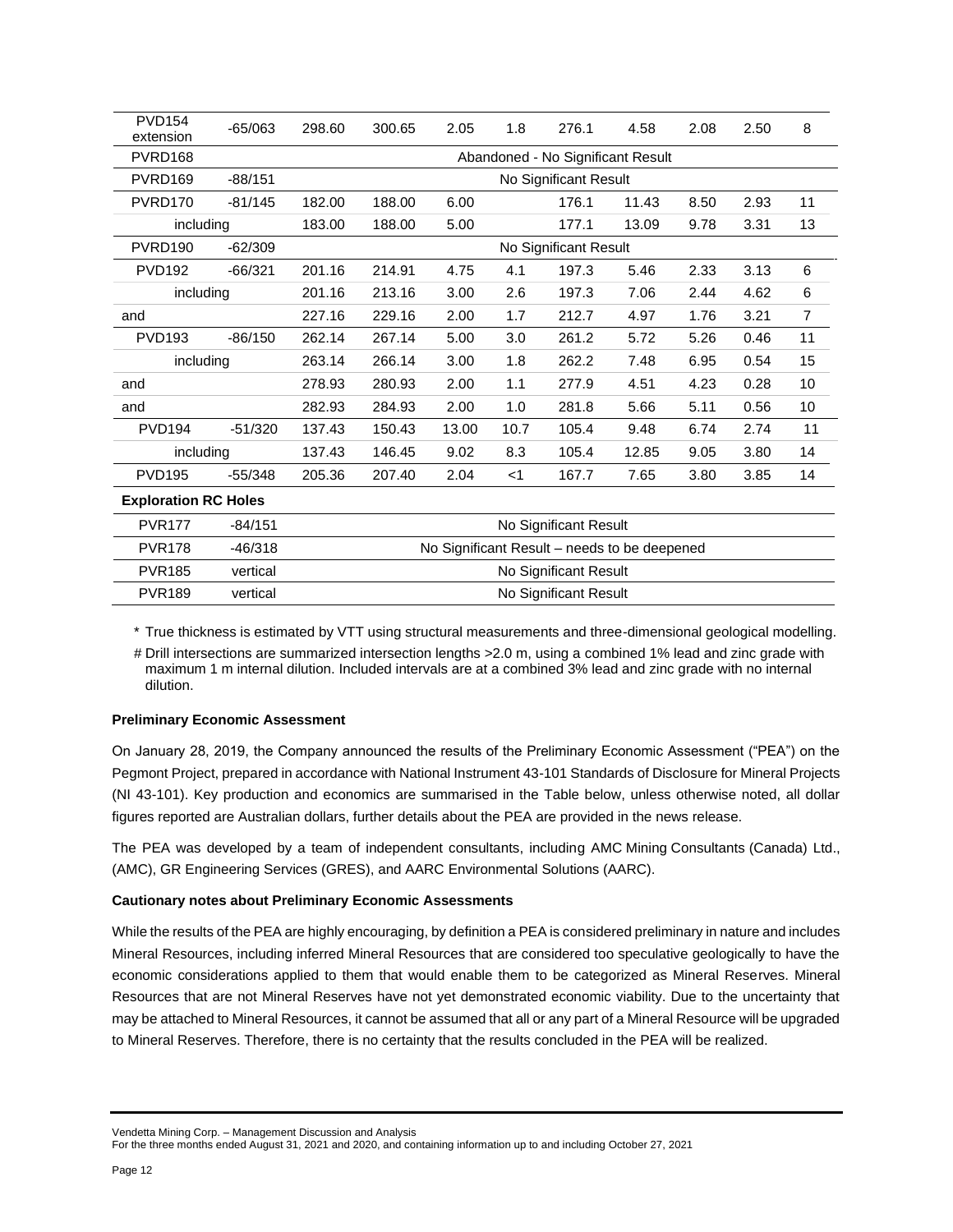The PEA results presented here contain certain financial performance measures, including all in sustaining costs (AISC), cash cost and total cash cost that are not recognized measures under IFRS. This data may not be comparable to data presented by other silver producers. The Company believes that these generally accepted industry measures are realistic indicators of operating performance and are useful in allowing comparisons between periods. Non‐GAAP financial performance measures should be considered together with other data prepared in accordance with IFRS. This news release contains non‐GAAP financial performance measure information for a project under development incorporating information that will vary over time as the project is developed and mined. It is therefore not practicable to reconcile these forward‐looking non‐GAAP financial performance measures.

### **Economic Results and Sensitivities**

The table below summarises the key economic inputs. Base case metal prices and exchange rates are based on institutional consensus pricing. Income and other taxes presented in the PEA are preliminary, based on general Australian corporate tax rates and do not reflect any tax planning opportunities.

|                            |                               | <b>Unit</b>              | <b>Base Case</b> | Spot Case <sup>1</sup> |
|----------------------------|-------------------------------|--------------------------|------------------|------------------------|
| <b>Inputs</b>              | Zinc Price                    | US\$/lb                  | \$1.09           | \$1.18                 |
|                            | <b>Lead Price</b>             | US\$/lb                  | \$0.94           | \$0.91                 |
|                            | <b>Silver Price</b>           | US\$/oz                  | \$16.50          | \$15.31                |
|                            | <b>Discount Rate</b>          | %                        | 8                | 8                      |
|                            | <b>Exchange Rate</b>          | AUD/USD                  | 0.75             | 0.71                   |
|                            | Payable Metal - Lead          | %                        | 95               | 95                     |
|                            | Payable Metal - Zinc          | %                        | 85               | 85                     |
|                            | Minimum Deduction - Lead      | %                        | 3                | 3                      |
|                            | Minimum Deduction - Zinc      | $\%$                     | 8                | 8                      |
|                            | Australian Corporate Tax      | $\%$                     | 30               | 30                     |
| <b>Economics Pre-Tax</b>   | NPV at 8%                     | \$M                      | 201              | 249                    |
|                            | <b>IRR</b>                    | $\%$                     | 31               | 37                     |
|                            | Payback Period                | Years                    | 2.7              | 2.4                    |
| <b>Economics After-Tax</b> | LOM Cash Flows (Undiscounted) | \$M                      | 288              | 343                    |
|                            | NPV at 8%                     | \$M                      | 124              | 158                    |
|                            | <b>IRR</b>                    | %                        | 24               | 27                     |
|                            | Payback Period                | Years                    | 3.5              | 3.0                    |
| <b>LOM Payable Metal</b>   | Lead                          | M lbs                    | 1,069            | 1,069                  |
|                            | Zinc                          | M lbs                    | 317              | 317                    |
|                            | Silver                        | M oz                     | 1.1              | 1.1                    |
| <b>Costs</b>               | Cash $cost2$                  | \$/lb payable<br>lead    | 0.65             | 0.60                   |
|                            | AISC $cost3$                  | $$/t$ lb<br>payable lead | 0.71             | 0.66                   |

#### **Table of Summary of Key Economic Inputs and Results**

1. As of January 22, 2019, spot lead, zinc and silver prices are London Metal Exchange cash buyer, and exchange rate is Reserve Bank of Australia official rate.

2. Cash costs include all operating costs, smelter, refining and transportation charges, net of by‐product (zinc and silver) revenues.

3. All in Sustaining Costs (AISC) include total cash costs and all sustaining capital expenditures.

#### Vendetta Mining Corp. – Management Discussion and Analysis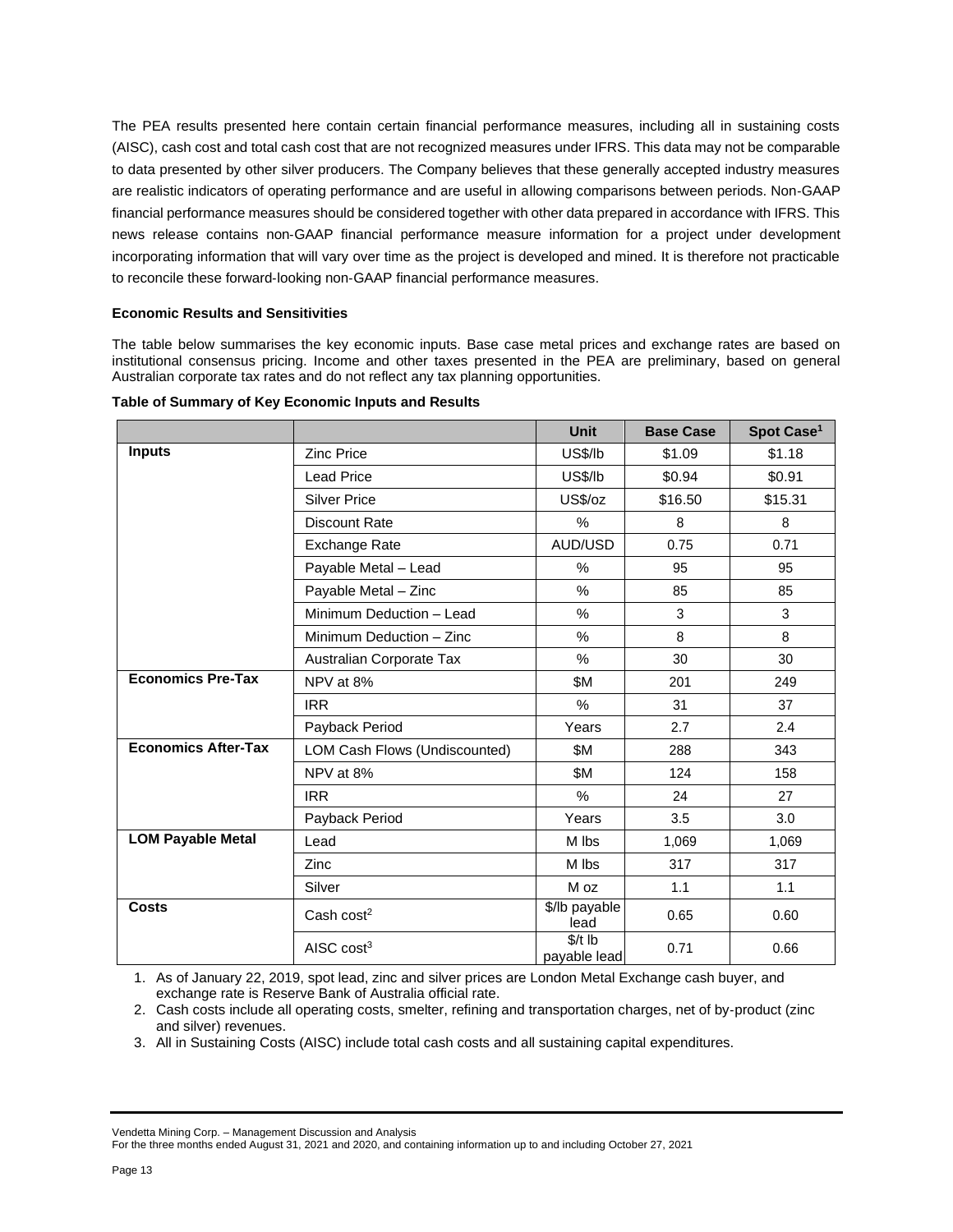The following Qualified Persons, under the terms of National Instrument 43-101, participated in the preparation of the Technical Report. The Technical Report titled "Pegmont Project Mineral Resource Update and Preliminary Economic Assessment" prepared in accordance with National Instrument 43-101 Standards for Disclosure for Mineral Projects ("NI 43-101") will be filed on SEDAR. For the final full details and further information with respect to the key assumptions, parameters, and risks associated with the results of the PEA, the Mineral Resource estimates described above, and other technical information, please refer to the complete Technical Report to be made available on SEDAR

#### *Geology and Mineral Resource*

John Morton Shannon, P.Geo., Principal Geologist at AMC Mining Consultants (Canada) Ltd., is an independent qualified person, as defined in NI 43-101.

Dinara Nussipakynova, P.Geo., Principal Geologist at AMC Mining Consultants (Canada) Ltd., is an independent qualified person, as defined in NI 43-101.

### *Mining*

Philippe Lebleu P.Eng., Principal Mining Engineer at AMC Mining Consultants (Canada) Ltd., is an independent qualified person, as defined in NI 43-101.

Gary Methven P.Eng., Principal Mining Engineer at AMC Mining Consultants (Canada) Ltd., is an independent qualified person, as defined in NI 43-101.

### *Infrastructure, Metallurgy and Mineral Processing*

Brendan Mulvihill, MAusIMM CP (Met), Senior Process Engineer at GR Engineering Services, is an independent qualified person, as defined in NI 43-101.

### **Field and Development Work Subsequent to PEA**

During 2019, detailed mapping over approximately 90% of the outcropping basement rocks on the tenements and a preliminary soil geochemical survey over the copper prospect, located approximately 2 km southwest of Pegmont, were completed.

An independent review of the interpretation of Zone 5 was also completed. The review included detailed re-logging of drill core, inspection of surface outcrops and drill hole geochemical results. The detailed work may result in a significant change to the interpretation of Zone 5.

Results from a preliminary X-ray Transmission ("XRT") sensor-based ore sorting tests were received in February 2020. The purpose of the material sorting test work was to determine the suitability of the XRT sensors to differentiate potential mill feed from waste material at Pegmont. Details of the testing were announced by the Company on February 10, 2020. The conclusions of the XRT ore sorting preliminary test work on the three drill intervals are:

- Successfully removed the external dilution from the samples; and
- Successfully removed internal diluting material from within the higher-grade intervals.

Material sorting test summary:

- Total mass tested 139.2 kg
- Mass pull (weight % of feed recovered): ranged from 44.3% to 70.6%, a weighted average of 62.3%
- Lead grade improvement 18 to 88%, a weighted average of 42%
- Zinc grade improvement 21 to 72%, a weighted average of 38%
- Lead recoveries ranged from 83.2% to 90.2%, a weighted average of 88.5%
- Zinc recoveries ranged from 76.4% to 92.2%, a weighted average of 85.9%

Based on these results, pilot scale test work will be planned for future work programs at Pegmont.

Vendetta Mining Corp. – Management Discussion and Analysis

For the three months ended August 31, 2021 and 2020, and containing information up to and including October 27, 2021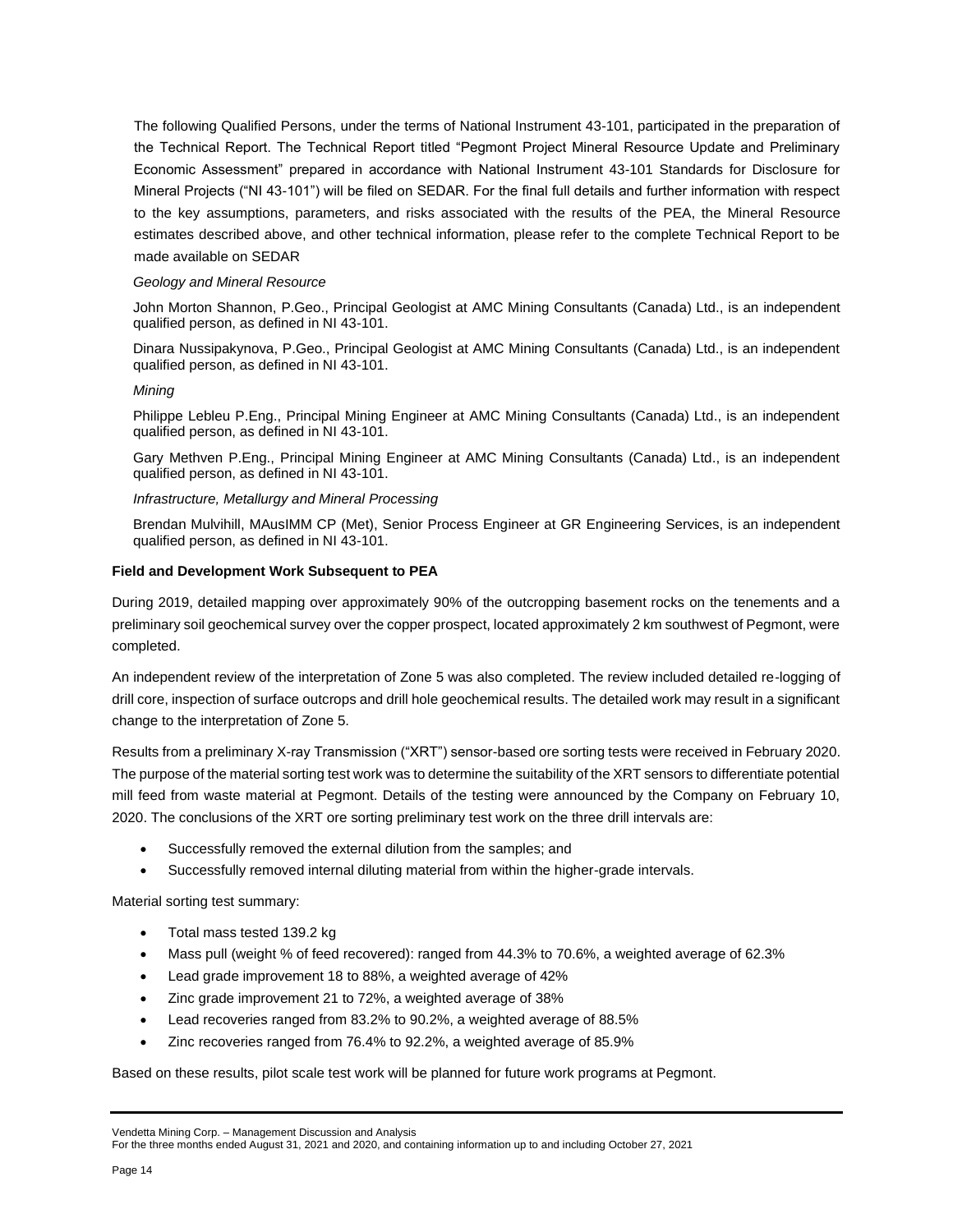### **2020 Exploration Program**

In June 2020 the Company submitted an application to the Queensland Government's Collaborative Exploration Initiative ("CEI") to test a conceptual exploration target, the Pegmont Deeps Zinc Target, and was successful in obtaining a A\$200,000 grant towards the cost of drilling this target. The Company completed the two CEI funded 700 m deep drill holes in November 2020, final assays were returned in January 2021, the interpretation was recently revisited. The Pegmont Deeps Zinc target was postulated as a "mirror" image of the current 14 Mt mineral resource. The two CEI funded holes intersected a two mineralized banded iron stone with typical garnet rich selvages as follows:

- Zone 5, PVRD196: 349.00 to 350.00 m, 1 m @ 0.068% Pb, 2.69% Zn, 277 ppm Cu
- Zone 4, PVRD198: 396.71 to 397.47 m, 0.76 m @ 0.025% Pb, 0.84 % Zn, 29 ppm Cu

These two minor banded iron stone intersections are considered to be the same horizon, and it is possible that these beds represent the lower fold limb of the main Pegmont mineralised horizon.

PVRD196 also intersected the main horizon between 161.10 to 169.53 m in Zone 5: 8.42 m @ 8.42 % Pb, 5.98 % Zn and 9 g/t Ag, with the true thickness estimated at 7 m.

On July 15, 2021 the Company announced the commencement of a 10 hole 2021 drilling program in Zone 5. Drilling was completed at the end August for a total of 1,973.5 m. Samples have been submitted for analysis and results are pending at the time of writing.

## **RISK FACTORS**

The Company is in the business of acquiring, exploring and, if warranted, developing and exploiting natural resource properties, currently in Australia. Due to the nature of the Company's proposed business and the present stage of exploration of its mineral properties (which are primarily early stage exploration properties with no known resources or reserves), the following risk factors, among others, will apply:

**Resource Exploration and Development is Generally a Speculative Business:** Resource exploration and development is a speculative business and involves a high degree of risk, including, among other things, unprofitable efforts resulting not only from the failure to discover mineral deposits but from finding mineral deposits which, though present, are insufficient in size to return a profit from production. The marketability of natural resources that may be acquired or discovered by the Company will be affected by numerous factors beyond the control of the Company. These factors include market fluctuations, the proximity and capacity of natural resource markets, government regulations, including regulations relating to prices, taxes, royalties, land use, importing and exporting of minerals and environmental protection. The exact effect of these factors cannot be accurately predicted, but the combination of these factors may result in the Company not receiving an adequate return on invested capital**. There is no known resource, and there are no known reserves, on any of the Company's properties. The vast majority of exploration projects do not result in the discovery of commercially mineable deposits of ore.** Substantial expenditures are required to establish ore reserves through drilling and metallurgical and other testing techniques, determine metal content and metallurgical recovery processes to extract metal from the ore, and construct, renovate or expand mining and processing facilities. No assurance can be given that any level of recovery of ore reserves will be realized or that any identified mineral deposit, even it is established to contain an estimated resource, will ever qualify as a commercial mineable ore body which can be legally and economically exploited. The great majority of exploration projects do not result in the discovery of commercially mineable deposits of ore.

*Fluctuation of Metal Prices:* Even if commercial quantities of mineral deposits are discovered by the Company, there is no guarantee that a profitable market will exist for the sale of the metals produced. Factors beyond the control of the Company may affect the marketability of any substances discovered. The prices of various metals have experienced

Vendetta Mining Corp. – Management Discussion and Analysis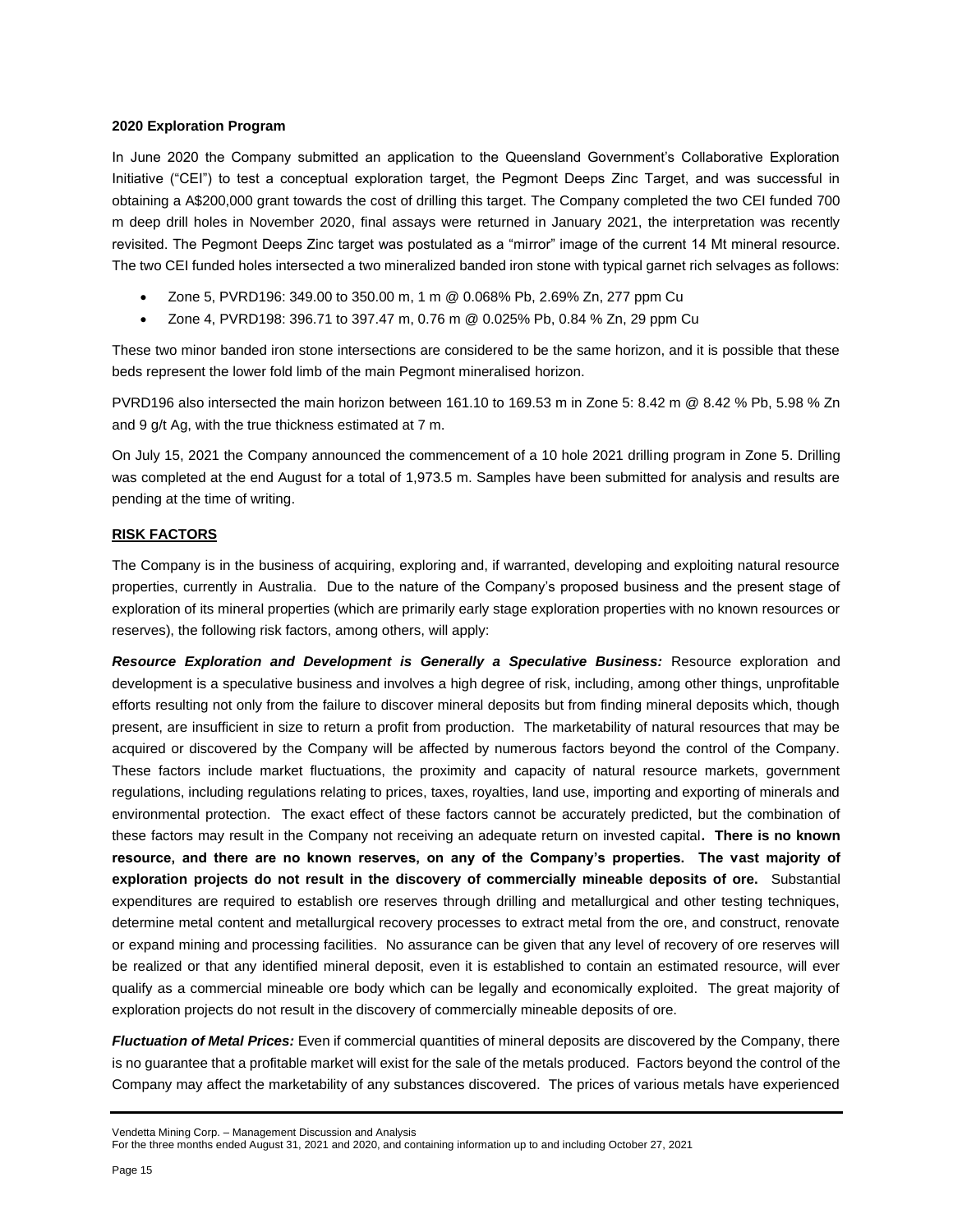significant movement over short periods of time, and are affected by numerous factors beyond the control of the Company, including international economic and political trends, expectations of inflation, currency exchange fluctuations, interest rates and global or regional consumption patterns, speculative activities and increased production due to improved mining and production methods. The supply of and demand for metals are affected by various factors, including political events, economic conditions and production costs in major producing regions. There can be no assurance that the price of any commodities will be such that any of the properties in which the Company has, or has the right to acquire, an interest may be mined at a profit.

*Financing Risks*: The Company has limited financial resources, has no source of operating cash flow and has no assurance that additional funding will be available to it for further exploration and development of its projects or to fulfill its obligations under any applicable agreements. Although the Company has been successful in the past in obtaining financing through the sale of equity securities, there can be no assurance that it will be able to obtain adequate financing in the future or that the terms of such financing will be favorable. Failure to obtain such additional financing could result in delay or indefinite postponement of further exploration and development of its projects with the possible loss of such properties.

*Insufficient Financial Resources*: The Company does not presently have sufficient financial resources to undertake by itself the acquisition, exploration and development of all of its planned acquisition, exploration and development programs. Future property acquisitions and the development of the Company's properties will therefore depend upon the Company's ability to obtain financing through the joint venturing of projects, private placement financing, public financing, short- or long-term borrowings or other means. There is no assurance that the Company will be successful in obtaining the required financing. Failure to raise the required funds could result in the Company losing, or being required to dispose of, its interest in its properties.

*Dilution to the Company's existing shareholders*: The Company will require additional equity financing to be raised in the future. The Company may issue securities at less than favorable terms to raise sufficient capital to fund its business plan. Any transaction involving the issuance of equity securities or securities convertible into common shares would result in dilution, possibly substantial, to present and prospective holders of common shares.

*Increased costs*: Management anticipates that costs at the Company's projects will frequently be subject to variation from one year to the next due to a number of factors, such as the results of ongoing exploration activities (positive or negative), changes in the nature of mineralization encountered, and revisions to exploration programs, if any, in response to the foregoing. In addition, exploration program costs are affected by the price of commodities such as fuel, rubber and electricity and the availability (or otherwise) of consultants and drilling contractors. Increases in the prices of such commodities or a scarcity of consultants or drilling contractors could render the costs of exploration programs to increase significantly over those budgeted. A material increase in costs for any significant exploration programs could have a significant effect on the Company's operating funds and ability to continue its planned exploration programs.

*Mining Industry is Intensely Competitive***:** The Company's business of the acquisition, exploration and development of mineral properties is intensely competitive. The Company may be at a competitive disadvantage in acquiring additional mining properties because it must compete with other individuals and companies, many of which have greater financial resources, operational experience and technical capabilities than the Company. Increased competition could adversely affect the Company's ability to attract necessary capital funding or acquire suitable producing properties or prospects for mineral exploration in the future.

*Permits and Licenses*: The operations of the Company will require licenses and permits from various governmental authorities. There can be no assurance that the Company will be able to obtain all necessary licenses and permits that

Vendetta Mining Corp. – Management Discussion and Analysis

For the three months ended August 31, 2021 and 2020, and containing information up to and including October 27, 2021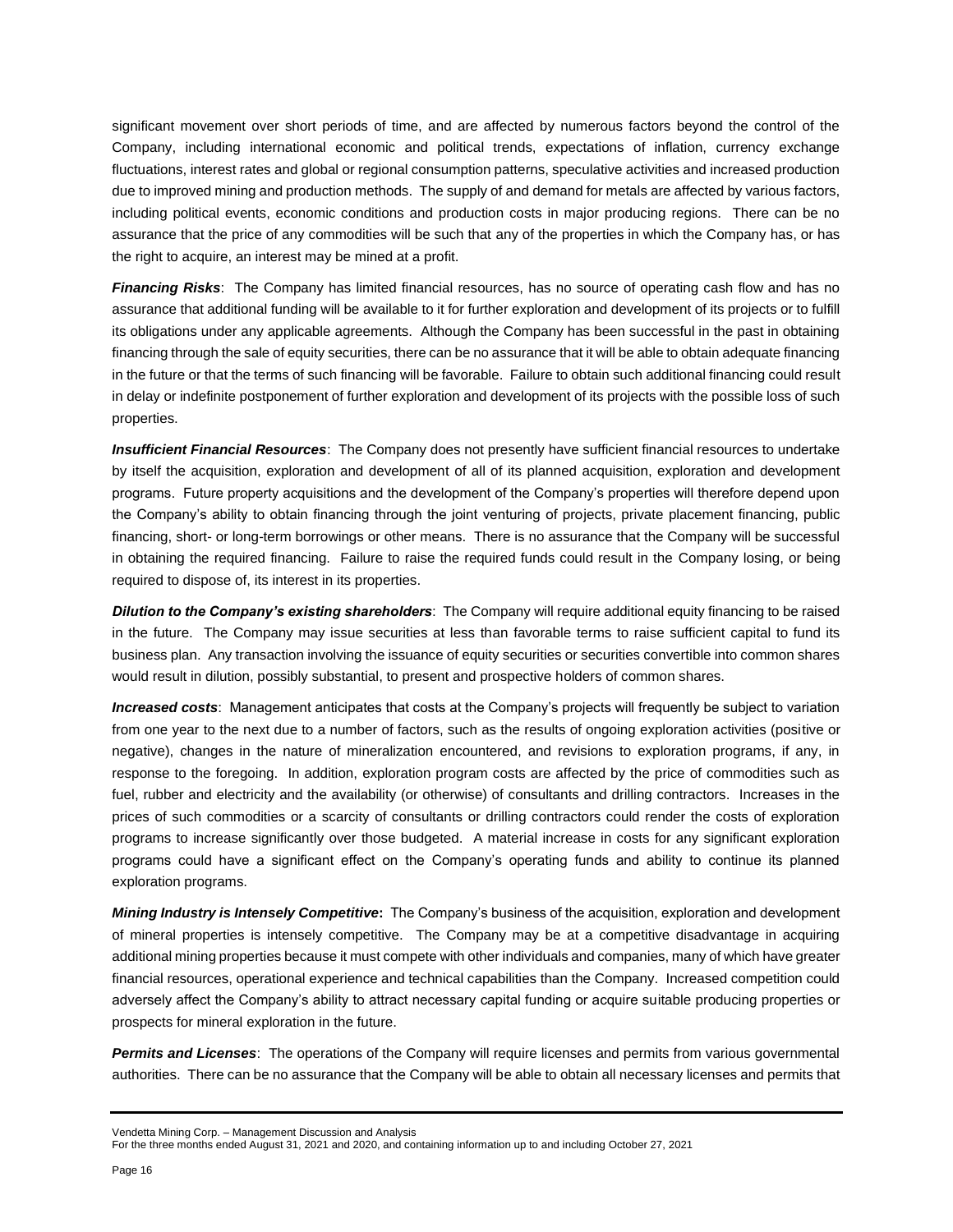may be required to carry out exploration, development and mining operations at its projects, on reasonable terms or at all. Delays or a failure to obtain such licenses and permits or a failure to comply with the terms of any such licenses and permits that the Company does obtain, could have a material adverse effect on the Company.

*Government Regulation:* Any exploration, development or mining operations carried on by the Company, will be subject to government legislation, policies and controls relating to prospecting, development, production, environmental protection, mining taxes and labour standards. In addition, the profitability of any mining prospect is affected by the market for precious and/or base metals which is influenced by many factors including changing production costs, the supply and demand for metals, the rate of inflation, the inventory of metal producing corporations, the political environment and changes in international investment patterns.

*Environmental Restrictions***:** The activities of the Company are subject to environmental regulations promulgated by government agencies in different countries from time to time. Environmental legislation generally provides for restrictions and prohibitions on spills, releases or emissions into the air, discharges into water, management of waste, management of hazardous substances, protection of natural resources, antiquities and endangered species and reclamation of lands disturbed by mining operations. Certain types of operations require the submission and approval of environmental impact assessments. Environmental legislation is evolving in a manner which means stricter standards, and enforcement, fines and penalties for non-compliance are more stringent. Environmental assessments of proposed projects carry a heightened degree of responsibility for companies and directors, officers and employees. The cost of compliance with changes in governmental regulations has a potential to reduce the profitability of operations.

*Foreign Countries and Political Risk:* The Company has one mineral property located in Australia. Any changes in regulations or shifts in political conditions are beyond the control of the Company and may adversely affect its business, or if significant enough, may make it impossible to continue to operate in the country. Operations may be affected in varying degrees by government regulations with respect to restrictions on production, price controls, foreign exchange restrictions, export controls, income taxes, expropriation of property, environmental legislation and mine safety.

*Dependence Upon Others and Key Personnel:* The success of the Company's operations will depend upon numerous factors, many of which are beyond the Company's control, including (i) the ability to design and carry out appropriate exploration programs on its mineral properties; (ii) the ability to produce minerals from any mineral deposits that may be located; (iii) the ability to attract and retain additional key personnel in exploration, marketing, mine development and finance; and (iv) the ability and the operating resources to develop and maintain the properties held by the Company. These and other factors will require the use of outside suppliers as well as the talents and efforts of the Company and its consultants and employees. There can be no assurance of success with any or all of these factors on which the Company's operations will depend, or that the Company will be successful in finding and retaining the necessary employees, personnel and/or consultants in order to be able to successfully carry out such activities.

*Currency Fluctuations:* The Company presently maintains its accounts in Canadian dollars. The Company's operations in Australia and its proposed exploration expenditures are denominated in Australian dollars, making it subject to foreign currency fluctuations. Such fluctuations are out of its control and may materially adversely affect the Company's financial position and results.

*Surface Rights and Access:* Although the Company acquires the rights to some or all of the minerals in the ground subject to the tenures that it acquires, or has a right to acquire, in most cases it does not thereby acquire any rights to, or ownership of, the surface to the areas covered by its mineral tenures. In such cases, applicable mining laws usually provide for rights of access to the surface for the purpose of carrying on mining activities, however, the enforcement of such rights through the applicable courts can be costly and time consuming. In areas where there are no existing

Vendetta Mining Corp. – Management Discussion and Analysis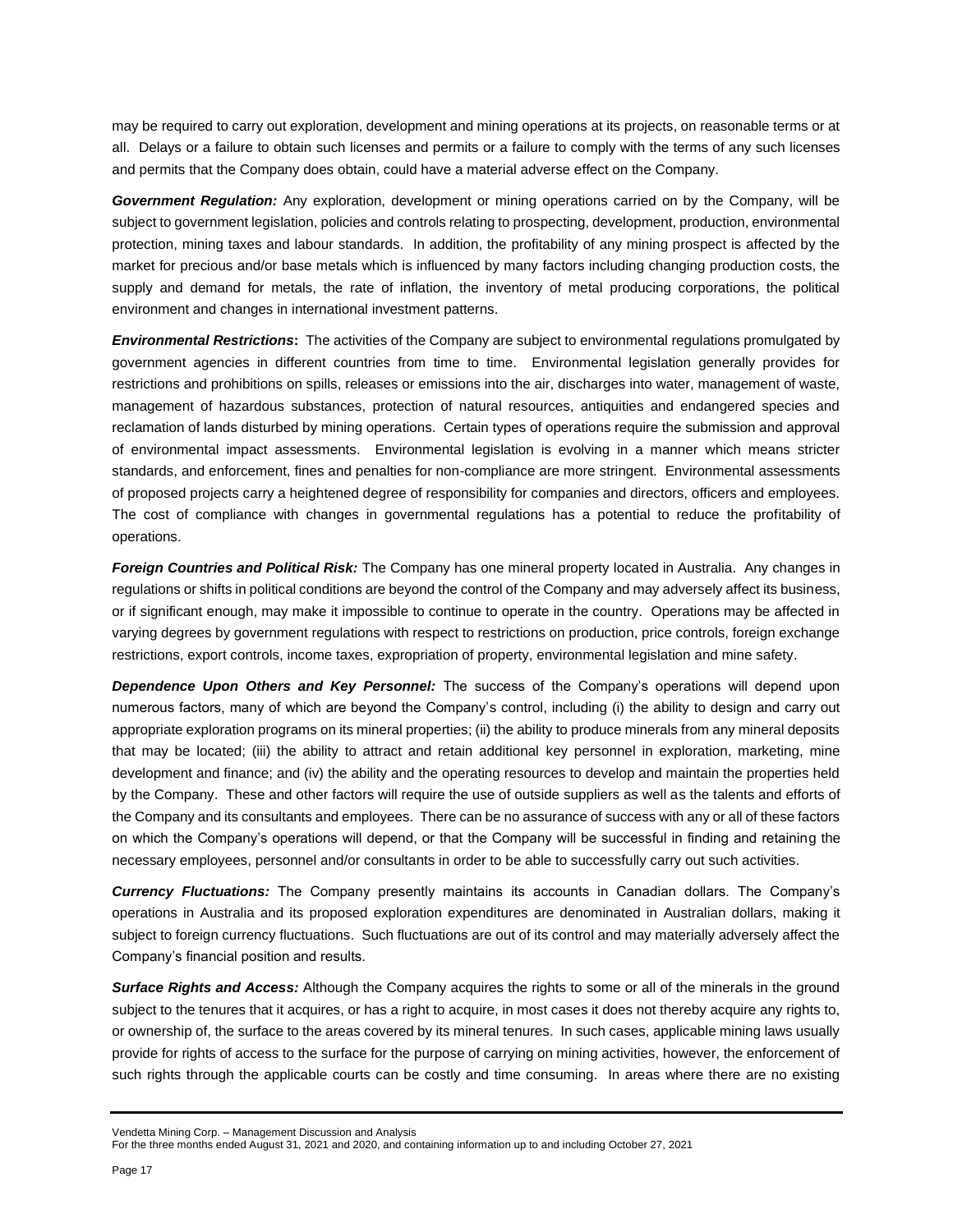surface rights holders, this does not usually cause a problem, as there are no impediments to surface access. However, in areas where there are local populations or land owners (as with many of the Company's properties), it is necessary, as a practical matter, to negotiate surface access. There can be no guarantee that, despite having the right at law to access the surface and carry on exploration and mining activities, the Company will be able to negotiate a satisfactory agreement with any such existing landowners/occupiers for such access, and therefore it may be unable to carry out mining activities. In addition, in circumstances where such access is denied, or no agreement can be reached, the Company may need to rely on the assistance of local officials or the courts in such jurisdiction. The Company has not, to date, experienced any problems in gaining access to any of its properties.

*Title Matters:* Although the Company has taken steps to verify the title to the mineral properties in which it has or has a right to acquire an interest in accordance with industry standards for the current stage of exploration of such properties, these procedures do not guarantee title (whether of the Company or of any underlying vendor(s) from whom the Company may be acquiring its interest). Title to mineral properties may be subject to unregistered prior agreements or transfers, and may also be affected by undetected defects or the rights of indigenous peoples. The Company has investigated title to all of its mineral properties and, to the best of its knowledge, title to all of its properties for which titles have been issued are in good standing.

*Acquisition of Mineral Concessions under Agreements:* The agreements pursuant to which the Company has the right to acquire a number of its properties provide that the Company must make a series of cash payments and/or share issuances over certain time periods, expend certain minimum amounts on the exploration of the properties or contribute its share of ongoing expenditures. The Company does not presently have the financial resources required to make all payments and complete all expenditure obligations under its all of its various property acquisition agreements over their full term. Failure by the Company to make such payments, issue such shares or make such expenditures in a timely fashion may result in the Company losing its interest in such properties. There can be no assurance that the Company will have, or be able to obtain, the necessary financial resources to be able to maintain all of its property agreements in good standing, or to be able to comply with all of its obligations thereunder, with the result that the Company could forfeit its interest in one or more of its mineral properties.

*Exploration and Mining Risks***:** Fires, power outages, labour disruptions, flooding, explosions, cave-ins, landslides and the inability to obtain suitable or adequate machinery, equipment or labour are other risks involved in the operation of mines and the conduct of exploration programs. Substantial expenditures are required to establish reserves through drilling, to develop metallurgical processes, to develop the mining and processing facilities and infrastructure at any site chosen for mining. Although substantial benefits may be derived from the discovery of a major mineralized deposit, no assurance can be given that minerals will be discovered in sufficient quantities to justify commercial operations or that funds required for development can be obtained on a timely basis. The economics of developing mineral properties is affected by many factors including the cost of operations, variations of the grade of ore mined, fluctuations in the price of gold or other minerals produced, costs of processing equipment and such other factors as government regulations, including regulations relating to royalties, allowable production, importing and exporting of minerals and environmental protection. In addition, the grade of mineralization ultimately mined may differ from that indicated by drilling results and such differences could be material. Short term factors, such as the need for orderly development of ore bodies or the processing of new or different grades, may have an adverse effect on mining operations and on the results of operations. There can be no assurance that minerals recovered in small scale laboratory tests will be duplicated in large scale tests under on-site conditions or in production scale operations. Material changes in geological resources, grades, stripping ratios or recovery rates may affect the economic viability of projects.

*Regulatory Requirements***:** The activities of the Company are subject to extensive regulations governing various matters, including environmental protection, management and use of toxic substances and explosives, management

Vendetta Mining Corp. – Management Discussion and Analysis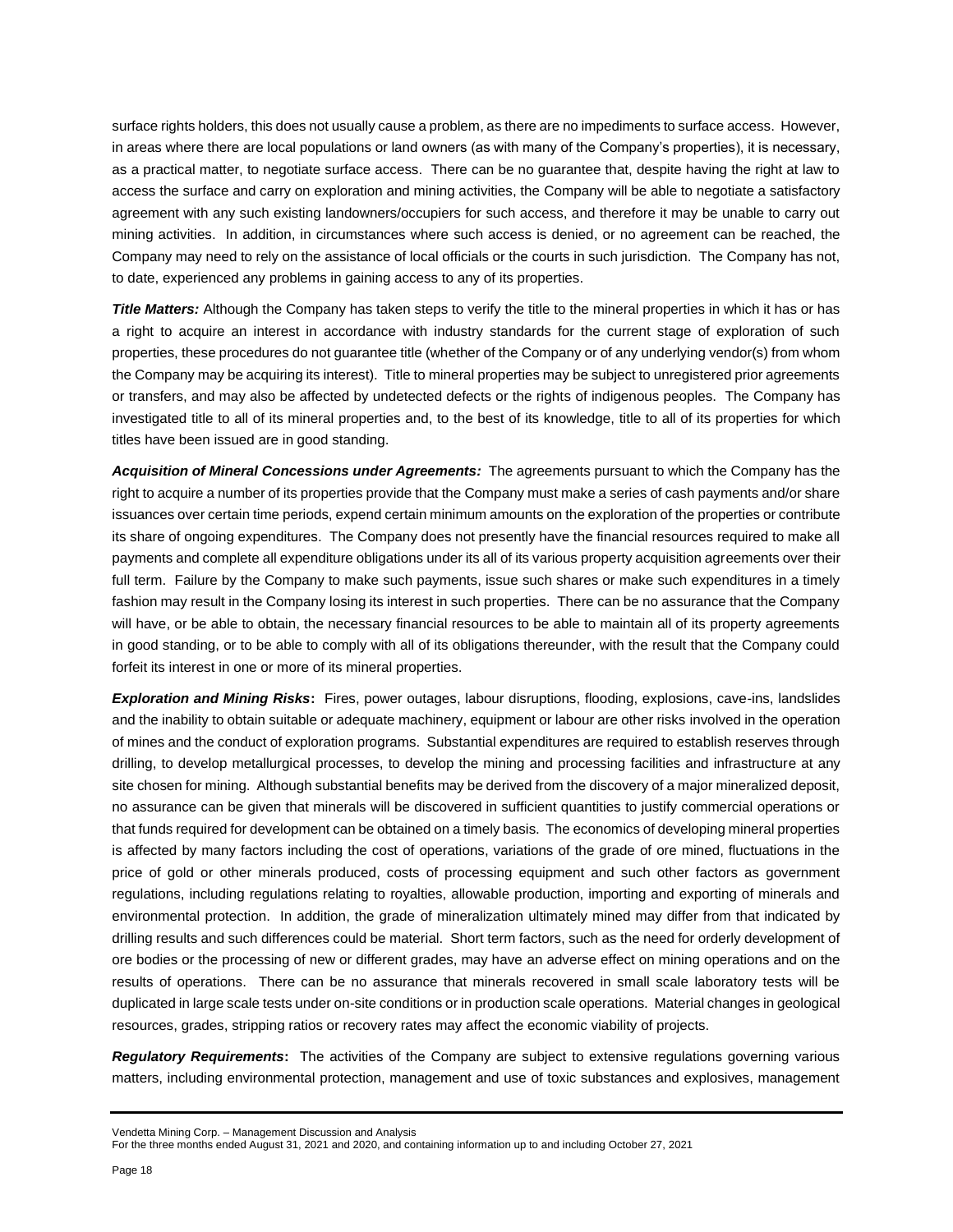of natural resources, exploration, development of mines, production and post-closure reclamation, exports, price controls, taxation, regulations concerning business dealings with indigenous peoples, labour standards on occupational health and safety, including mine safety, and historic and cultural preservation. Failure to comply with applicable laws and regulations may result in civil or criminal fines or penalties, enforcement actions thereunder, including orders issued by regulatory or judicial authorities causing operations to cease or be curtailed, and may include corrective measures requiring capital expenditures, installation of additional equipment, or remedial actions, any of which could result in the Company incurring significant expenditures. The Company may also be required to compensate those suffering loss or damage by reason of a breach of such laws, regulations or permitting requirements. It is also possible that future laws and regulations, or more stringent enforcement of current laws and regulations by governmental authorities, could cause additional expense, capital expenditures, restrictions on or suspension of the Company's operations and delays in the exploration and development of the Company's properties.

*Limited Experience with Development-Stage Mining Operations:* The Company has very limited experience in placing mineral resource properties into production, and its ability to do so will be dependent upon using the services of appropriately experienced personnel or entering into agreements with other major resource companies that can provide such expertise. There can be no assurance that the Company will have available to it the necessary expertise when and if it places its resource properties into production.

*Uncertainty of Resource Estimates/Reserves*: Unless otherwise indicated, mineralization figures presented in the Company's filings with securities regulatory authorities, press releases and other public statements that may be made from time to time are based upon estimates made by Company personnel and independent geologists. These estimates are imprecise and depend upon geological interpretation and statistical inferences drawn from drilling and sampling analysis, which may prove to be unreliable. There can be no assurance that:

- these estimates will be accurate;
- reserves, resource or other mineralization figures will be accurate; or
- this mineralization could be mined or processed profitably.

Because the Company has not commenced production at any of its properties, and has not defined or delineated any proven or probable reserves on any of its properties, mineralization estimates for the Company's properties may require adjustments or downward revisions based upon further exploration or development work or actual production experience. In addition, the grade of ore ultimately mined, if any, may differ from that indicated by drilling results. There can be no assurance that minerals recovered in small-scale tests will be duplicated in large-scale tests under on-site conditions or in production scale. The resource estimates contained in the Company's filings with securities regulatory authorities, press releases and other public statements that may be made from time to time have been determined and valued based on assumed future prices, cut-off grades and operating costs that may prove to be inaccurate. Extended declines in market prices for gold, silver, copper, iron or other metals may render portions of the Company's mineralization uneconomic and result in reduced reported mineralization. Any material reductions in estimates of mineralization, or of the Company's ability to extract this mineralization, could have a material adverse effect on the Company's results of operations or financial condition. **The Company has not established the presence of any resources or any proven or probable reserves at any of its mineral properties. There can be no assurance that subsequent testing or future studies will establish any resources or proven or probable reserves at the Company's properties. The failure to establish proven or probable reserves could restrict the Company's ability to successfully implement its strategies for long-term growth**.

*No Assurance of Profitability:* The Company has no history of earnings and, due to the nature of its business there can be no assurance that the Company will ever be profitable. The Company has not paid dividends on its shares since incorporation and does not anticipate doing so in the foreseeable future. The only present source of funds

Vendetta Mining Corp. – Management Discussion and Analysis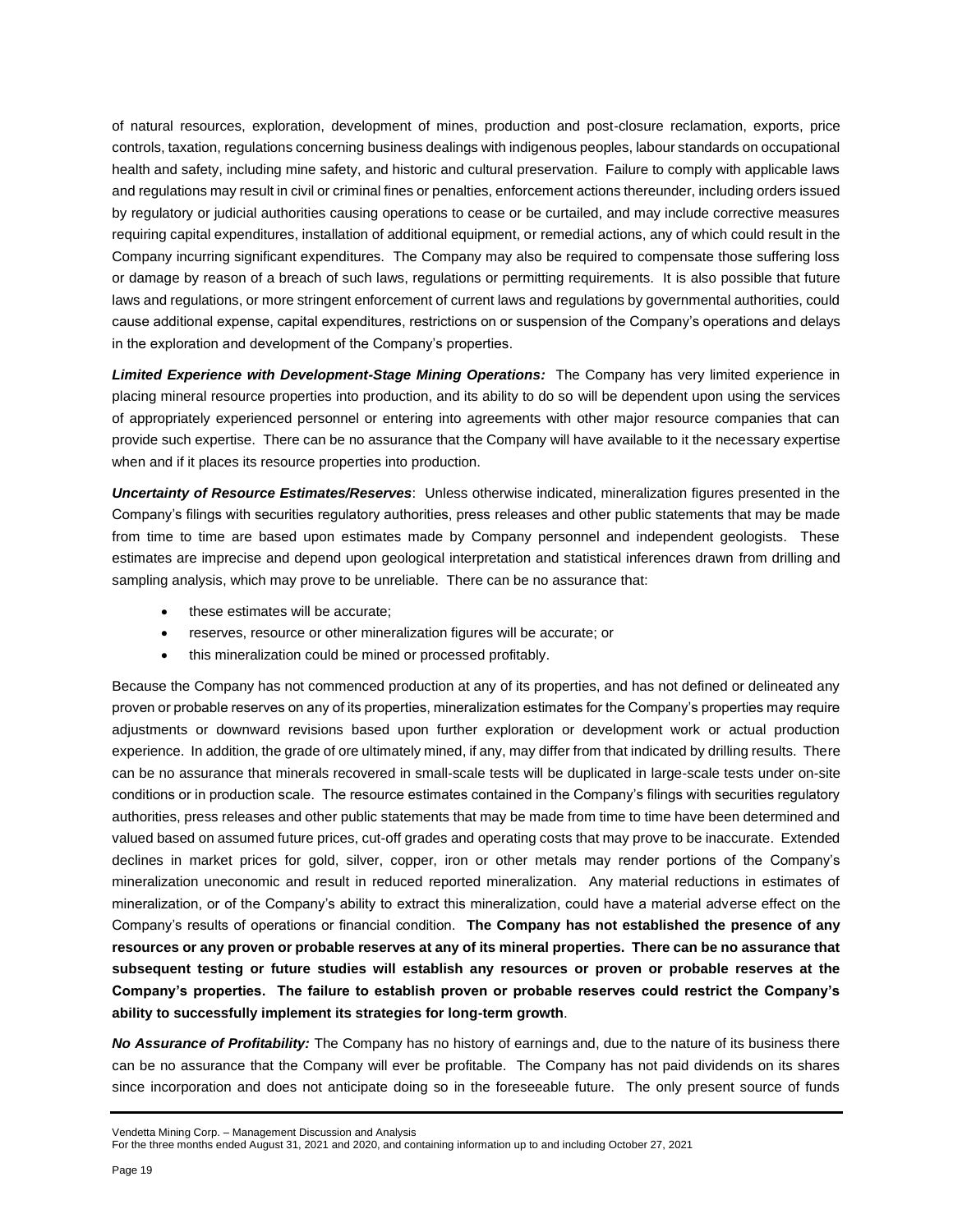available to the Company is from the sale of its common shares or, possibly, from the sale or optioning of a portion of its interest in its mineral properties. Even if the results of exploration are encouraging, the Company may not have sufficient funds to conduct the further exploration that may be necessary to determine whether or not a commercially mineable deposit exists. While the Company may generate additional working capital through further equity offerings or through the sale or possible syndication of its properties, there can be no assurance that any such funds will be available on favorable terms, or at all. At present, it is impossible to determine what amounts of additional funds, if any, may be required. Failure to raise such additional capital could put the continued viability of the Company at risk.

*Uninsured or Uninsurable Risks:* Exploration, development and mining operations involve various hazards, including environmental hazards, industrial accidents, metallurgical and other processing problems, unusual or unexpected rock formations, structural cave-ins or slides, flooding, fires, metal losses and periodic interruptions due to inclement or hazardous weather conditions. These risks could result in damage to or destruction of mineral properties, facilities or other property, personal injury, environmental damage, delays in operations, increased cost of operations, monetary losses and possible legal liability. The Company may not be able to obtain insurance to cover these risks at economically feasible premiums or at all. The Company may elect not to insure where premium costs are disproportionate to the Company's perception of the relevant risks. The payment of such insurance premiums and of such liabilities would reduce the funds available for exploration and production activities.

*Enforcement of Civil Liabilities***:** As substantially all of the assets of the Company and its subsidiaries are located in Canada or the United States, and certain of the directors and officers of the Company are resident in Canada and/or the United States, it may be difficult or impossible to enforce judgments granted by a court in Canada or the United States against the assets of the Company and its subsidiaries or the directors and officers of the Company residing in differing jurisdictions.

*The Company may be a "passive foreign investment company" under the U.S. Internal Revenue Code, which may result in material adverse U.S. federal income tax consequences to investors in the Company's common shares that are U.S. taxpayers***:** Investors in the Company's common shares that are U.S. taxpayers should be aware that the Company believes that it has been in prior years, and expects it will be in the current year be, a "passive foreign investment company" under Section 1297(a) of the U.S. Internal Revenue Code (a "PFIC"). If the Company is or becomes a PFIC, generally any gain recognized on the sale of the Company's common shares and any "excess distributions" (as specifically defined) paid on such common shares must be rateably allocated to each day in a U.S. taxpayer's holding period for the common shares. The amount of any such gain or excess distribution allocated to prior years of such U.S. taxpayer's holding period for the common shares generally will be subject to U.S. federal income tax at the highest tax applicable to ordinary income in each such prior year, and the U.S. taxpayer will be required to pay interest on the resulting tax liability for each such prior year, calculated as if such tax liability had been due in each such prior year.

Alternatively, a U.S. taxpayer that makes a "qualified electing fund" (a "QEF") election with respect to the Company generally will be subject to U.S. federal income tax on such U.S. taxpayer's pro rata share of the Company's "net capital gain" and "ordinary earnings" (as specifically defined and calculated under U.S. federal income tax rules), regardless of whether such amounts are actually distributed by the Company. U.S. taxpayers should be aware, however, that there can be no assurance that the Company will satisfy record keeping requirements under the QEF rules or that the Company will supply U.S. taxpayers with required information under the QEF rules, in event that the Company is a PFIC and a U.S. taxpayer wishes to make a QEF election. As a second alternative, a U.S. taxpayer may make a "markto-market election" if the Company is a PFIC and the Company's common shares are "marketable stock" (as specifically defined). A U.S. taxpayer that makes a mark-to-market election generally will include in gross income, for each taxable

Vendetta Mining Corp. – Management Discussion and Analysis

For the three months ended August 31, 2021 and 2020, and containing information up to and including October 27, 2021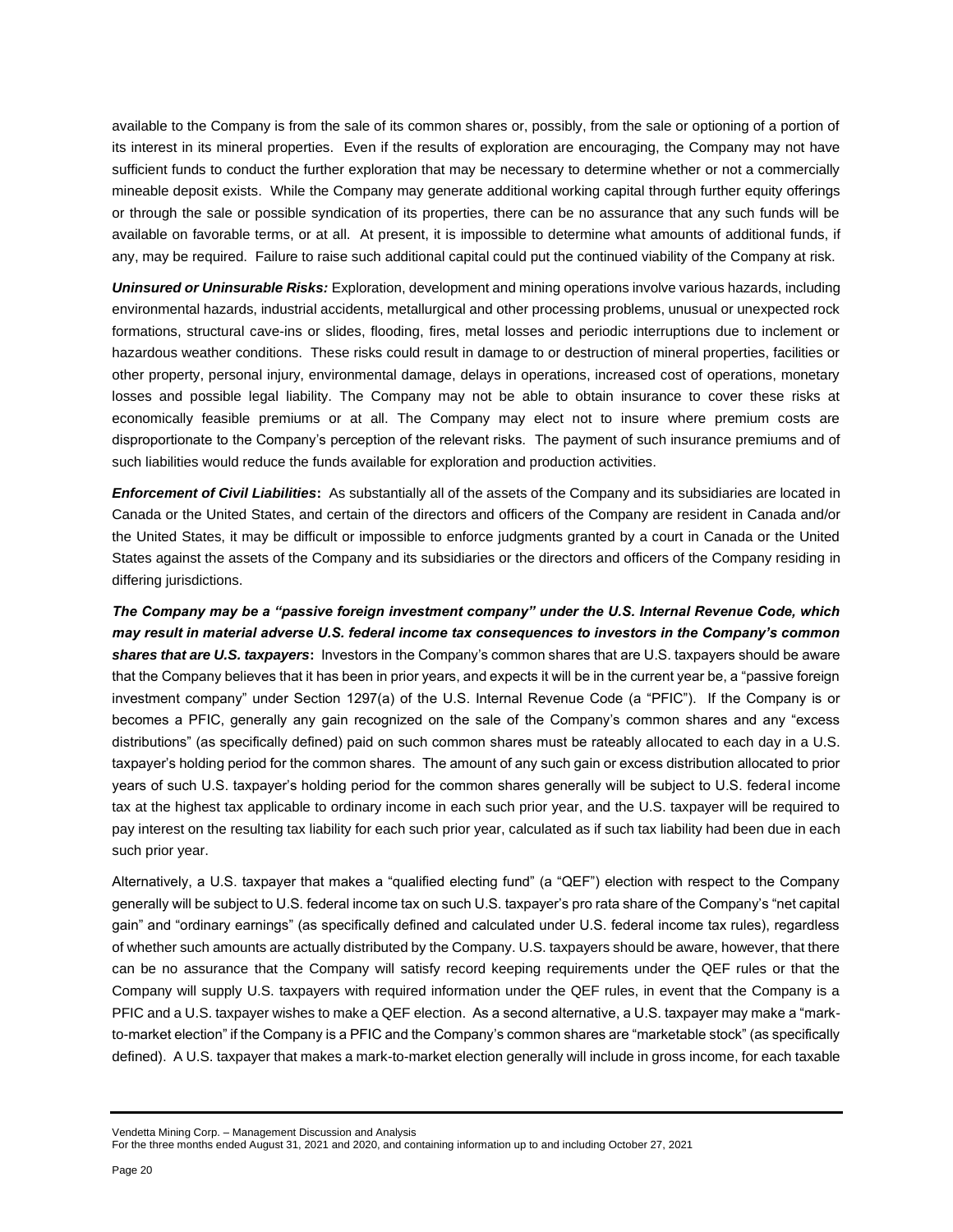year in which the Company is a PFIC, an amount equal to the excess, if any, of (a) the fair market value of the common shares as of the close of such taxable year over (b) such U.S. taxpayer's adjusted tax basis in the common shares.

Due to the extreme complexity of the PFIC rules and the potentially materially adverse consequence to a shareholder that is a U.S. taxpayer of the Company being a PFIC, it is critical that each shareholder that is a U.S. taxpayer consult with that shareholder's U.S. tax adviser before undertaking any transactions in the Company's common shares.

## **PROPOSED TRANSACTIONS**

There are no proposed transactions as at August 31, 2021 and to the date of this MD&A.

## **ADDITIONAL DISCLOSURE FOR VENTURE ISSUERS WITHOUT SIGNIFICANT REVENUE**

Additional disclosure concerning Vendetta's general and administrative expenses and resource property costs is provided in the Company's Condensed Interim Statement of Loss and Comprehensive Loss contained in its financial statements for the three months ended August 31, 2021 that is available on the Company's website at [www.vendettaminingcorp.com](http://www.vendettaminingcorp.com/) or on its SEDAR Page Site accessed throug[h www.sedar.com.](http://www.sedar.com/)

### **OUTSTANDING SHARE DATA**

The Company's authorized capital is unlimited common shares without par value and unlimited preferred shares without par value. As at October 27, 2021, the following common shares, options and share purchase warrants were outstanding:

|                                   | # of Shares | <b>Exercise Price</b> | <b>Expiry Date</b> |
|-----------------------------------|-------------|-----------------------|--------------------|
| Issued and Outstanding Common     |             |                       |                    |
| Shares at October 27, 2021        | 240,223,479 |                       |                    |
| <b>Employee Stock Options</b>     | Nil         |                       |                    |
| Performance Share Units           | Nil         | N/A                   | N/A                |
|                                   | 2,886,250   | \$0.13                | June 3, 2022       |
|                                   | 11,533,332  | \$0.13                | July 30, 2022      |
|                                   | 13,187,050  | \$0.06                | May 5, 2023        |
|                                   | 6,201,138   | \$0.06                | June 30, 2023      |
| Warrants                          | 4,791,668   | \$0.09                | November 16, 2023  |
|                                   | 2,750,104   | \$0.09                | December 14, 2023  |
|                                   | 5,216,667   | \$0.06                | February 23, 2024  |
|                                   | 5,307,500   | \$0.07                | August 26, 2024    |
|                                   | 3,975,220   | \$0.07                | October 22, 2024   |
| Fully Diluted at October 27, 2021 | 296,072,408 |                       |                    |

## **TRANSACTIONS WITH RELATED PARTIES**

The Company has entered into certain transactions with related parties during the three months ended August 31, 2021 and to the date of this MD&A. All transactions with related parties have occurred in the normal course of operations and are measured at the exchange amount, which is the amount of consideration established and agreed upon by the related parties.

A description of these related party transactions is as follows:

Vendetta Mining Corp. – Management Discussion and Analysis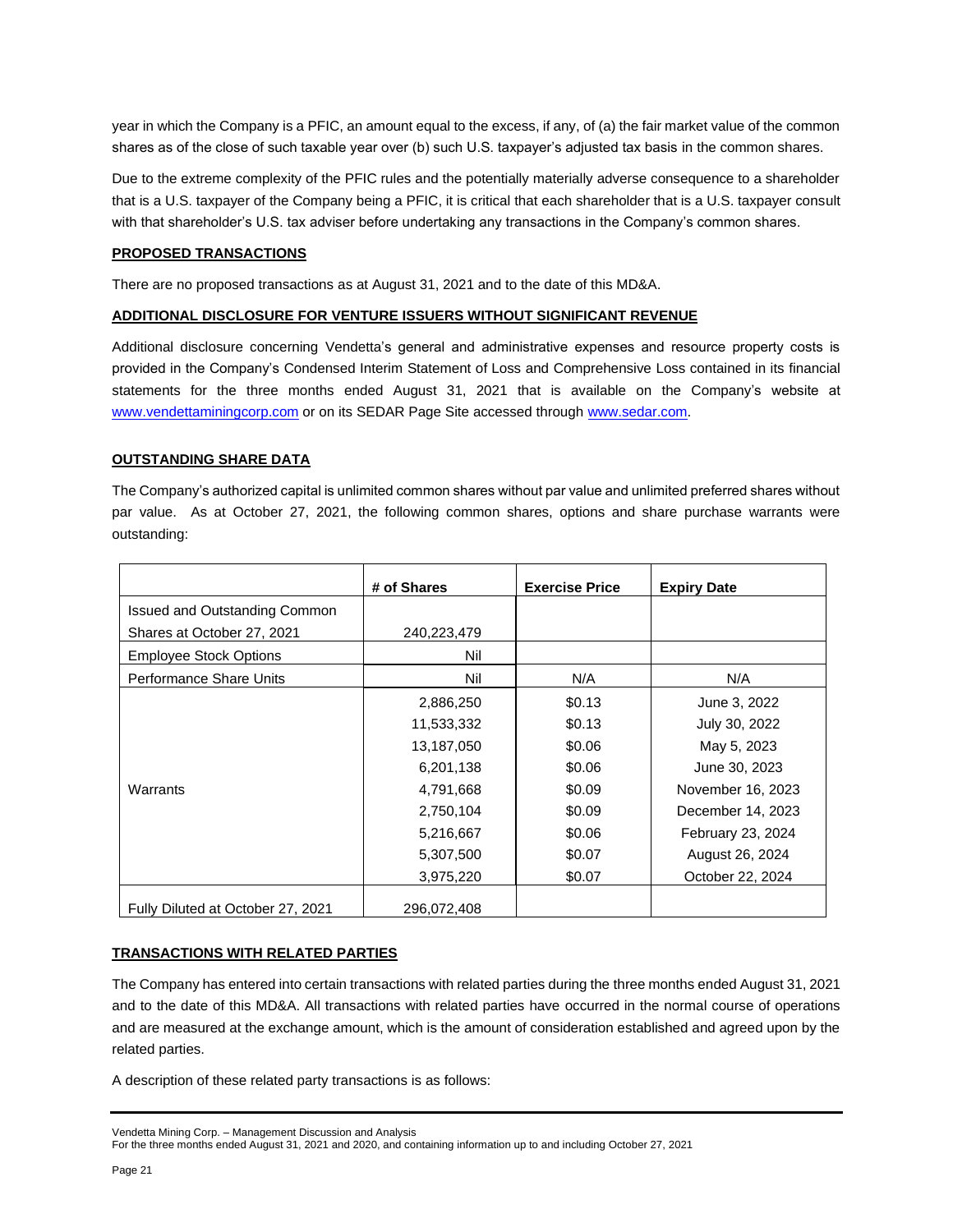| <b>Related Party</b>        | <b>Company Owned or Controlled by</b>              | <b>Nature of Transactions</b> | Amount      |
|-----------------------------|----------------------------------------------------|-------------------------------|-------------|
|                             |                                                    | Management and director       |             |
|                             | Michael Williams, a director, President            | services                      | \$19,875    |
| Octavian Capital Corp.      | and CEO of the Company                             | Administration and office     |             |
|                             |                                                    | rent services                 | \$9,039     |
|                             |                                                    | Geological consulting         |             |
|                             | Elysium Mining Ltd.<br>Peter Voulgaris, a director |                               | \$45,000    |
| Peter Voulgaris, a director | N/A                                                | Director services             | \$nil       |
| Rocky Saugeen Capital Corp. | Doug Flegg, a director                             | Director services             | <b>Snil</b> |
| Sheryl Dhillon, Corporate   |                                                    | Corporate secretarial         |             |
| Secretary                   | N/A                                                | services                      | \$7,500     |
|                             | Alastair Brownlow, CFO, is an                      |                               |             |
| Red Fern Consulting Ltd.    | associate of Red Fern Consulting Ltd.              | Accounting services           | \$7.500     |

Key management personnel consist of directors and senior management including the President and Chief Executive Officer, Chief Financial Officer, and Corporate Secretary.

The Company paid or accrued the following amounts to key management personnel or companies controlled by them:

|                                                                                                                                                                                                                    | <b>August 31, 2021</b> |                     | <b>August 31, 2020</b> |                  |
|--------------------------------------------------------------------------------------------------------------------------------------------------------------------------------------------------------------------|------------------------|---------------------|------------------------|------------------|
| Management fees, consulting fees, and accounting fees to key<br>management personnel or companies controlled by<br>kev<br>management personnel<br>Geological consulting fees to a company controlled by a director |                        | 34.875 \$<br>45,000 |                        | 33,375<br>75,000 |
| Office, administration, rent and accounting costs to companies<br>controlled by key management                                                                                                                     |                        | 9.039               |                        | 9,845            |
| Long-term portion                                                                                                                                                                                                  |                        | 88.914              |                        | 118.220          |

During the year ended May 31, 2019, the Company borrowed \$182,000 from a company with an officer and director in common. The loan bears interest at 7% per annum and matures on May 31, 2021 (amended from 12 months during the year ended May 31, 2020); the lender retains the right to demand early payment of the loan by providing 30 days written notice. The balance at May 31, 2021, including interest, was \$208,855. During the period ended August 31, 2021, the Company recognized interest expense of \$3,685 and repaid the entire balance of \$212,540 inclusive of principal and interest.

Included in accounts payable and accrued liabilities is \$307,399 (May 31, 2021 - \$234,865) due to directors, management, or companies controlled by them and former related parties. Amounts due to related parties are unsecured, have no fixed terms of repayment, and are non-interest bearing. As at August 31, 2021, \$34,000 (May 31, 2021 - \$86,600) is included in subscriptions receivable from related parties.

## **OFF-BALANCE SHEET ARRANGEMENTS**

The Company does not have any off-balance sheet arrangements.

# **NEW ACCOUNTING POLICIES**

There were no new accounting policies adopted during the period ended August 31, 2021.

Vendetta Mining Corp. – Management Discussion and Analysis

For the three months ended August 31, 2021 and 2020, and containing information up to and including October 27, 2021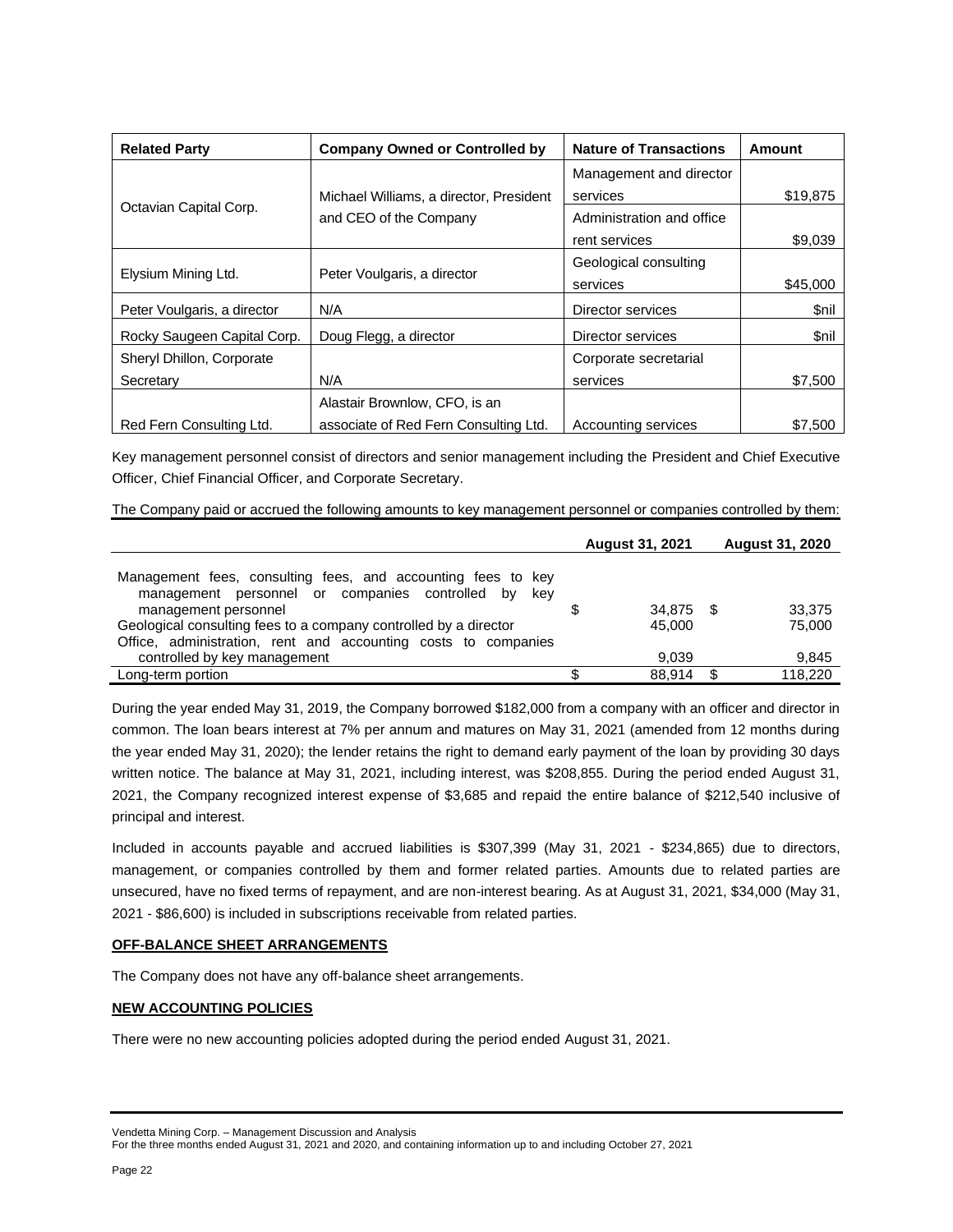## **DISCLOSURE OF MANAGEMENT COMPENSATION**

In accordance with the requirements of Section 19.5 of TSXV Policy 3.1, the Company provides the following disclosure with respect to the compensation of its directors and officers during the period:

- 1. During the three months ended August 31, 2021, the Company did not enter into standard compensation arrangements made directly or indirectly with any directors or officers of the Company, for their services as directors or officers, or in any other capacity, with the Company or any of its subsidiaries.
- 2. During the three months ended August 31, 2021, directors and officers of the Company were paid (or accrued) certain amounts, directly or indirectly, for their services as directors and officers or in any other capacity by the Company and its subsidiaries. Refer to "Transactions with Related Parties".
- 3. During the three months ended August 31, 2021, the Company did not enter into any arrangement relating to severance payments to be paid to directors and officers of the Company and its subsidiaries.

## **RECENT DEVELOPMENTS AND OUTLOOK**

The Company expects to obtain financing in the future primarily through further equity and/or debt financing, as well as through joint venturing and/or optioning out the Company's properties to qualified mineral exploration companies. There can be no assurance that the Company will succeed in obtaining additional financing, now or in the future. Failure to raise additional financing on a timely basis could cause the Company to suspend its operation and eventually to forfeit or sell its interest in its mineral properties.

## **FINANCIAL INSTRUMENTS AND MANAGEMENT OF CAPITAL**

## *Fair values in the statement of financial position*

Following is a classification of fair value measurements recognized in the balance sheet using a fair value hierarchy that reflects the significance of the inputs used in making the measurements.

|                                      | Fair value measurement at reporting date using |                                                        |                                             |                                       |
|--------------------------------------|------------------------------------------------|--------------------------------------------------------|---------------------------------------------|---------------------------------------|
|                                      |                                                | Quoted prices in<br>active markets<br>identical assets | Significant other<br>unobservable<br>inputs | Significant<br>unobservable<br>inputs |
|                                      | August 31, 2021                                | (Level 1)                                              | (Level 2)                                   | (Level 3)                             |
| Liabilities:<br>Derivative liability |                                                | nil                                                    | nil                                         | nıl                                   |

- Level 1 Unadjusted quoted prices in active markets that are accessible at the measurement date for identical, unrestricted assets or liabilities.
- Level 2 Quoted prices in markets that are not active, or inputs that are observable, either directly or indirectly, for substantially the full term of the asset or liability.
- Level 3 Prices or valuation techniques that require inputs that are both significant to the fair value measurement and unobservable (supported by little or no market activity).

The Company's cash is classified at amortized cost. The carrying values of receivables, accounts payable and accrued liabilities, and loans from related parties approximate their fair values due to their short terms to maturity. The Company's derivative liability is classified as Level 2 of the fair value hierarchy. Long-term debt bears interest at variable rates and fair value approximates carrying values as interest charges fluctuate with changes in the LIBOR.

Financial risk factors and capital management:

Vendetta Mining Corp. – Management Discussion and Analysis

For the three months ended August 31, 2021 and 2020, and containing information up to and including October 27, 2021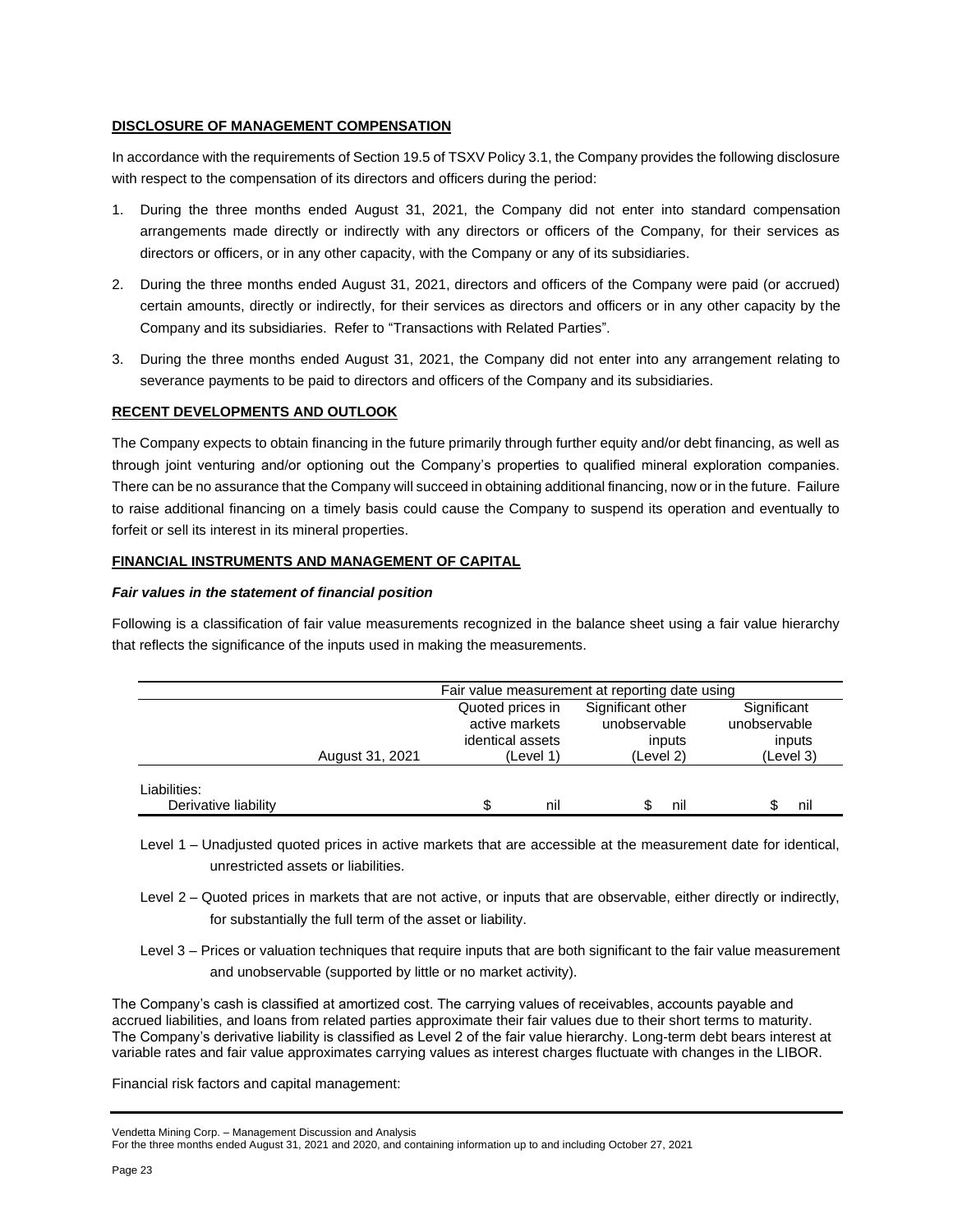### *Credit risk*

Credit risk arises from the possibility that counterparties may be unable to fulfill their commitments to the Company. The Company's credit risk is primarily attributable to its liquid financial assets of cash. The carrying value of this instrument represents the Company's maximum exposure to credit risk. The Company manages and limits exposure to credit risk by maintaining its cash with high-credit quality financial institutions. The Company does not have financial assets that are invested in asset backed commercial paper.

### *Liquidity risk*

Liquidity risk is the risk that the Company cannot meet its financial obligations associated with financial liabilities in full. The Company manages liquidity risk through the management of its capital structure, as outlined in Note 12(b) of the condensed interim financial statements. The Company's expenditure commitments, pursuant to option agreements related to resource properties, are disclosed in Note 6 of the condensed interim financial statements. The Company is exposed to liquidity risk.

#### *Interest rate risk*

Interest rate risk is the risk that the fair value or future cash flows of a financial instrument will fluctuate because of changes in the market interest rates.

The Company does not have any significant interest-bearing financial assets.

The Company's Nebari Loan is interest-bearing debt at a variable rate. A 10% change in the LIBOR would result in an increase of up to \$4,101 in the net loss realized for the period. Changes to the LIBOR could have a more substantial impact in the future.

### *Foreign currency risk*

Foreign currency risk is the risk that the fair value or future cash flows of a financial instrument will fluctuate because of changes in foreign currency rates. The Company's functional and presentation currency is the Canadian dollar. The Company incurs foreign currency risk on purchases that are denominated in a currency other than the functional currency of the Company, which will have an impact on the profitability of the Company and may also affect the value of the Company's assets, liabilities and the amount of shareholders' equity. The Company's main risks are associated with fluctuations in the Australian dollar due to transactions related to Pegmont, as well as the Nebari Loan, which is denominated in US dollars.

Foreign assets and liabilities are translated based on the foreign currency translation method described in Note 2(b) on the condensed interim financial statements. A 10% change in the foreign exchange rate between the Canadian and U.S. and Australian dollar would result in a fluctuation of approximately \$279,000 in the net loss realized for the period, including \$246,000 on the Nebari Loan. The Company does not enter into any foreign exchange hedging contracts.

#### **APPROVAL**

The Board of Directors of Vendetta has approved the disclosure contained in this MD&A. A copy of this MD&A will be provided to anyone who requests it.

#### **ADDITIONAL INFORMATION**

Additional Information relating to Vendetta is on SEDAR at [www.sedar.com.](http://www.sedar.com/)

Vendetta Mining Corp. – Management Discussion and Analysis